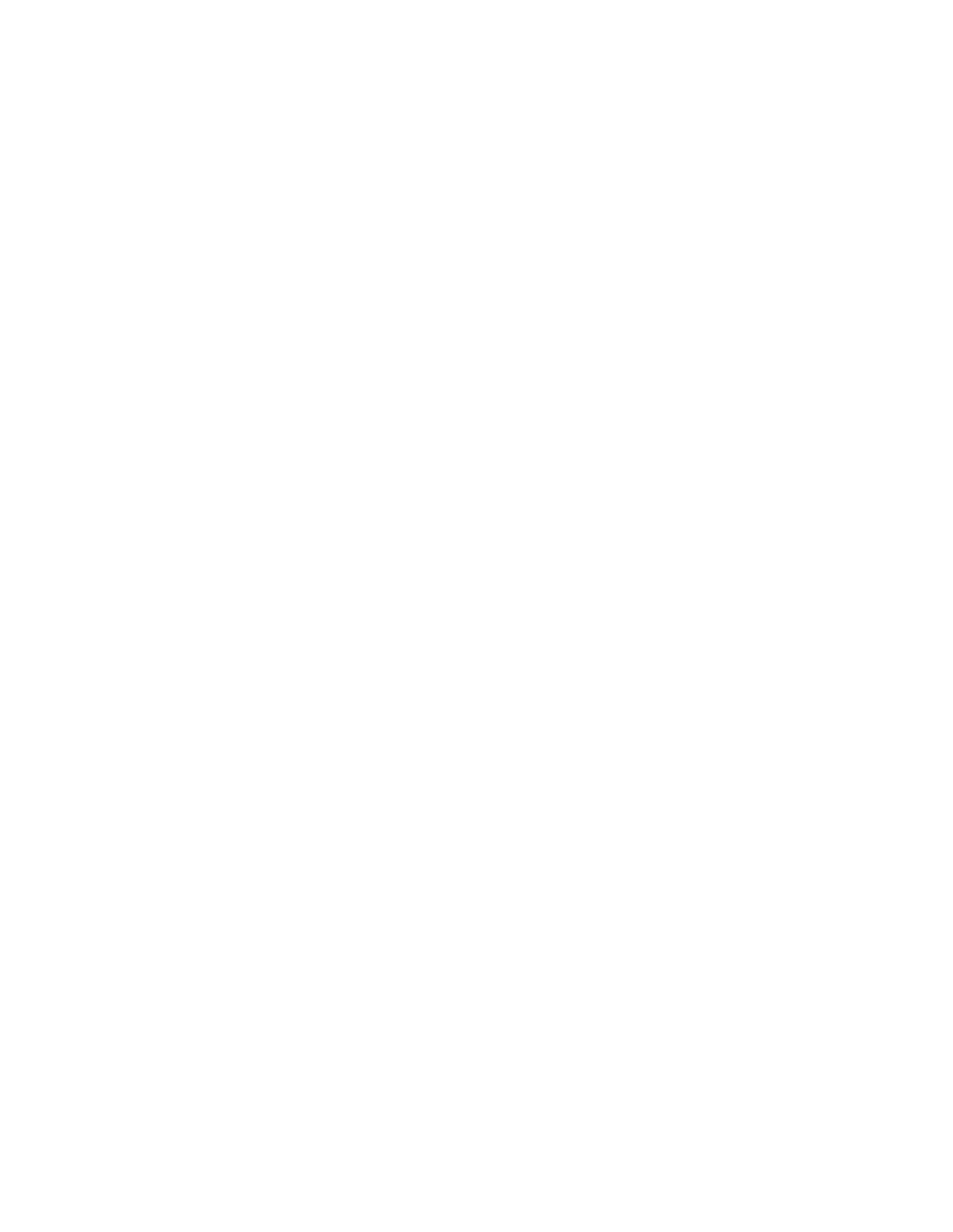## **45. 2-Understanding Faith**

#### *46. Scriptures to Read, Remember, and Recite:*

*47. Hebrews 6:1; 48. John 3:16, 17; 49. Hebrews 11:6; 50. Habakkuk 2:4; 51. Romans 1:17; 52. James 2:19, 20; 53. 2Corinthians 5:7; 54. Colossians 3:1– 4; 55. Hebrews 6:18 56. ----------------- 57. Genesis 12:1; 58. Hebrews 11:8; 59. Genesis 12:4, 5; 60. Romans 4:17, 18; 61. Genesis 15:5, 6; 62. Galatians 3:6; 63. Genesis 12:7; 64. Genesis 17:1, 2; 65. Genesis 22:17; 66. Romans 4:13; 67. Genesis 17:15–17, 19; 68. Romans 4:18– 21; 69. Hebrews 11 : 11, 12; 70. Genesis 21:5; 71. Genesis 22:1– 3; 72. James 2:23; 73. Romans 4:21; 74. Hebrews 11:17–19; 75. Genesis 22:12; 76. Genesis 22:10; 77. Hebrews 11:19; 78. Genesis 22:11– 22; 79. Nehemiah 9:7, 8; 80. Romans 4:16; 81. Genesis 26:5; 82. Hebrews 10:38; 83. 1Peter 1:5– 9; 84. Matthew 23:23; 85. 1Corinthians 13:13 86. ------------------------- 87. Ephesians 2:10; 88. James 18:20; ==========James 2:20 89. Romans 3:31; 90. Genesis 22:16– 18; 91. James 2:21– 24; 92. Joshua 2:4,6,15;*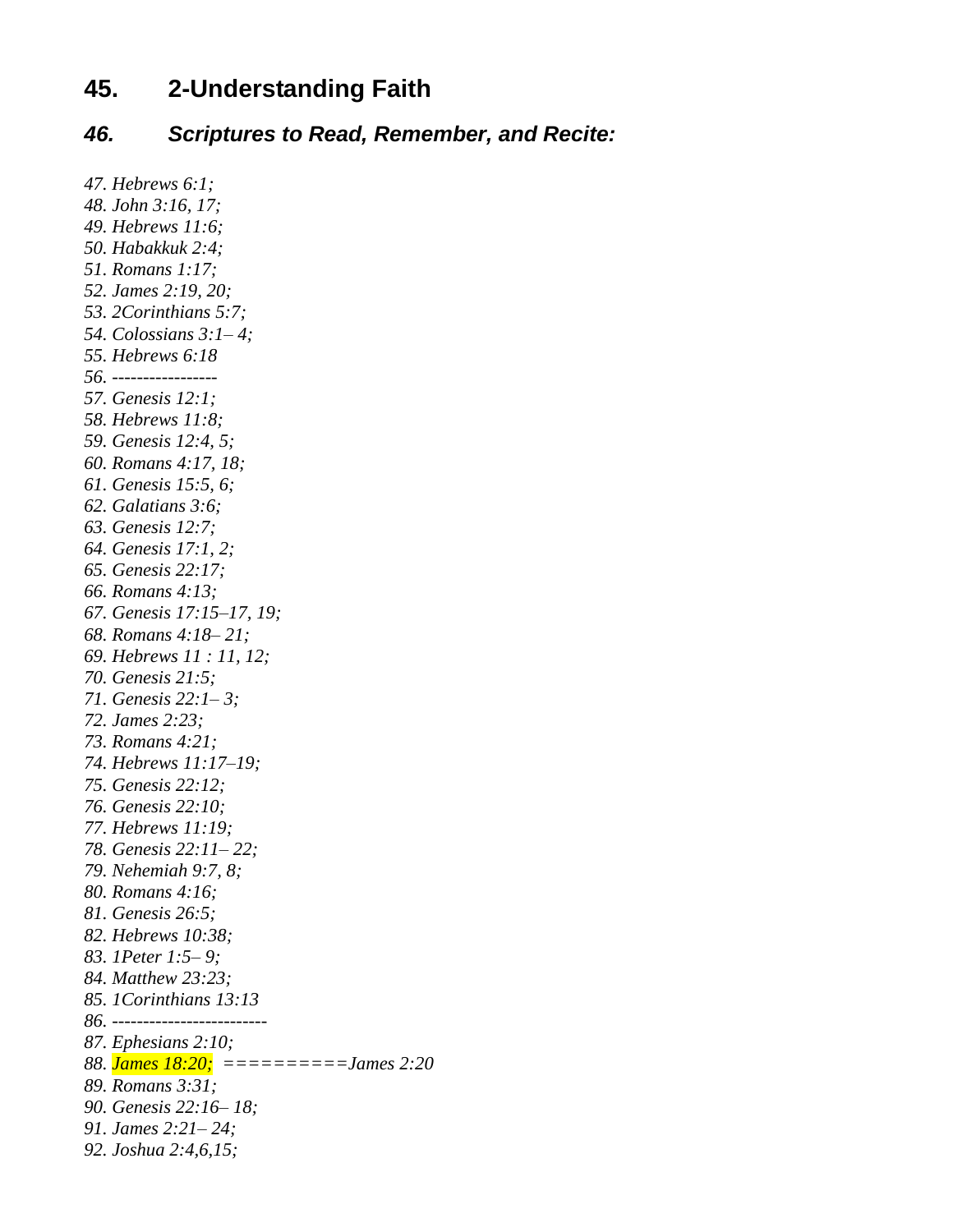*93. James 2:25; 94. Romans 3:24–26,28; 95. Romans 2:13; 96. Romans 3:20; 97. Romans 1:17; 98. Philippians 3:9; 99. Romans 3:22; 100. Galatians 2:20; 101. Philippians 2:5; 102. Romans 8:9,10; 103. Romans 13:10; 104. Romans 5:5; 105. 1John 4:16; 106. Romans 7:14; 107. Romans 8:7 108. ------------------ 109. John 8:38, 42; 110. Matthew 19:16– 21; 111. Colossians 3:5; 112. Matthew 22:36– 38; 113. John 5:30; 114. John 14:10 115. ---------------- 116. Ephesians 2:8, 9; 117. Galatians 5:22; 118. Acts 2:38; 119. John 6:44; 120. Philippians 4:13 121. -----------------*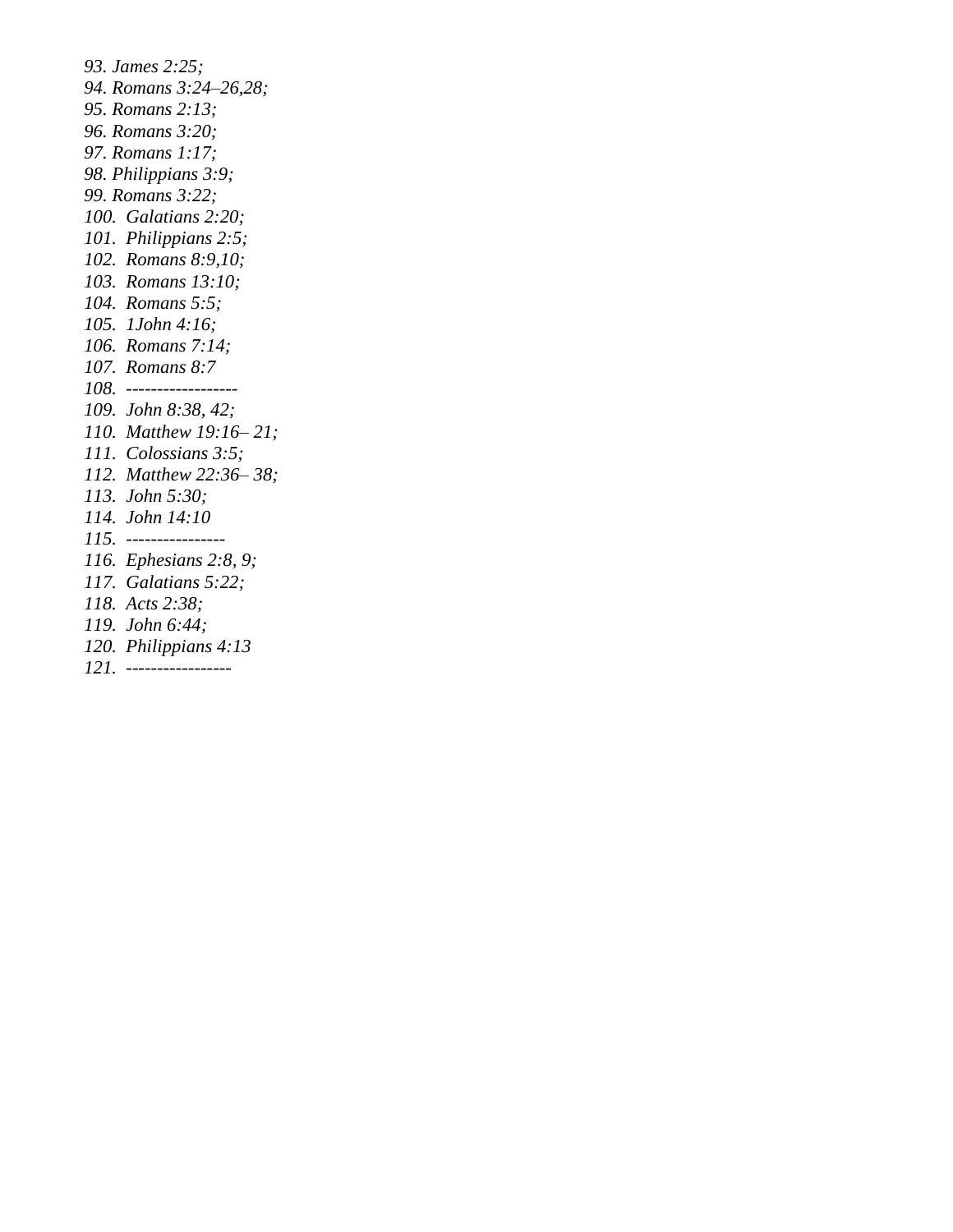## **122. 3-Understanding Baptism**

#### *123. Scriptures to Read, Remember, and Recite:*

```
124. 1Peter 2:21; 
125. Mark 16:15, 16; 
126. Matthew 28:19, 20; 
127. Acts 2:36– 41; 
128. John 17:17;
129. Matthew 4:4
130. -----------------
131. John 3:23; 
132. Matthew 3:13– 15; 
133. Acts 8:38; 
134. Matthew 28:19, 20
135. ------------------
136. 1Corinthians 15:3, 4; 
137. Romans 8:11 ;
138. Matthew 12:38– 40; 
139. Colossians 2:12, 13; 
140. Romans 6:3– 13; 
141. Acts 2:38;
142. Romans 8:9, 10; 
143. Colossians 1:27– 29;
144. Romans 5:5; 
145. Romans 13:10; 
146. Galatians 2:20
147. ------------------
148. Acts 4:12; 
149. John 3:22; 
150. John 4:1, 2;
151. Acts 10:48; 
152. Colossians 3:17
153. ----------------
154. Matthew 28:19
155. ---------------
156. 1John 3:2; 
157. 1Corinthians 15:49– 52; 
158. 2Corinthians 6:18; 
159. Acts 1:5; 
160. Acts 2:1– 4,41;
161. 1Corinthians 12:12,27; 
162. Colossians 1:18; 
163. 1Corinthians 12:13; 
164. Romans 8:9
165. --------------------
```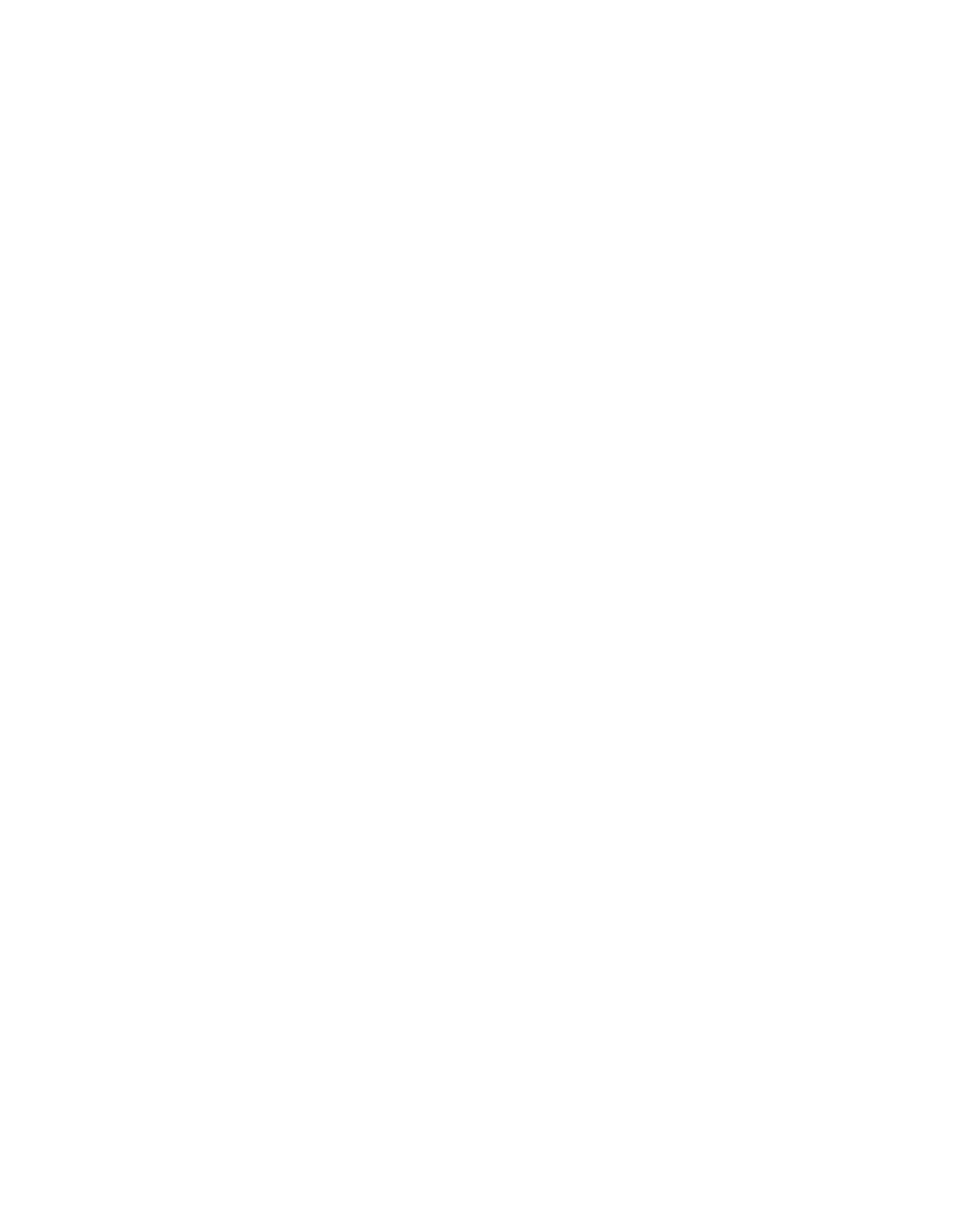## **166. 4-Understanding the Laying-On-of-Hands**

*167. Scriptures to Read, Remember, and Recite:*

*168. Hebrews 6:1 ,2; 169. Leviticus 8:14– 23; 170. Numbers 8:10– 14; 171. Leviticus 16:21; 172. Romans 5:11 173. ------------------ 174. Genesis 48:14, 19 175. ----------------- 176. Matthew 19:13,15 177. ---------------- 178. Acts 6:5, 6; 179. Acts 13:1– 3 180. --------------- 181. 2Timothy 1:6 182. --------------- 183. Luke 4:40; 184. Acts 28:8; 185. James 5:14 186. -------------- 187. Acts 9:17; 188. Acts 19:1– 6; 189. Acts 8:14– 25 190. --------------*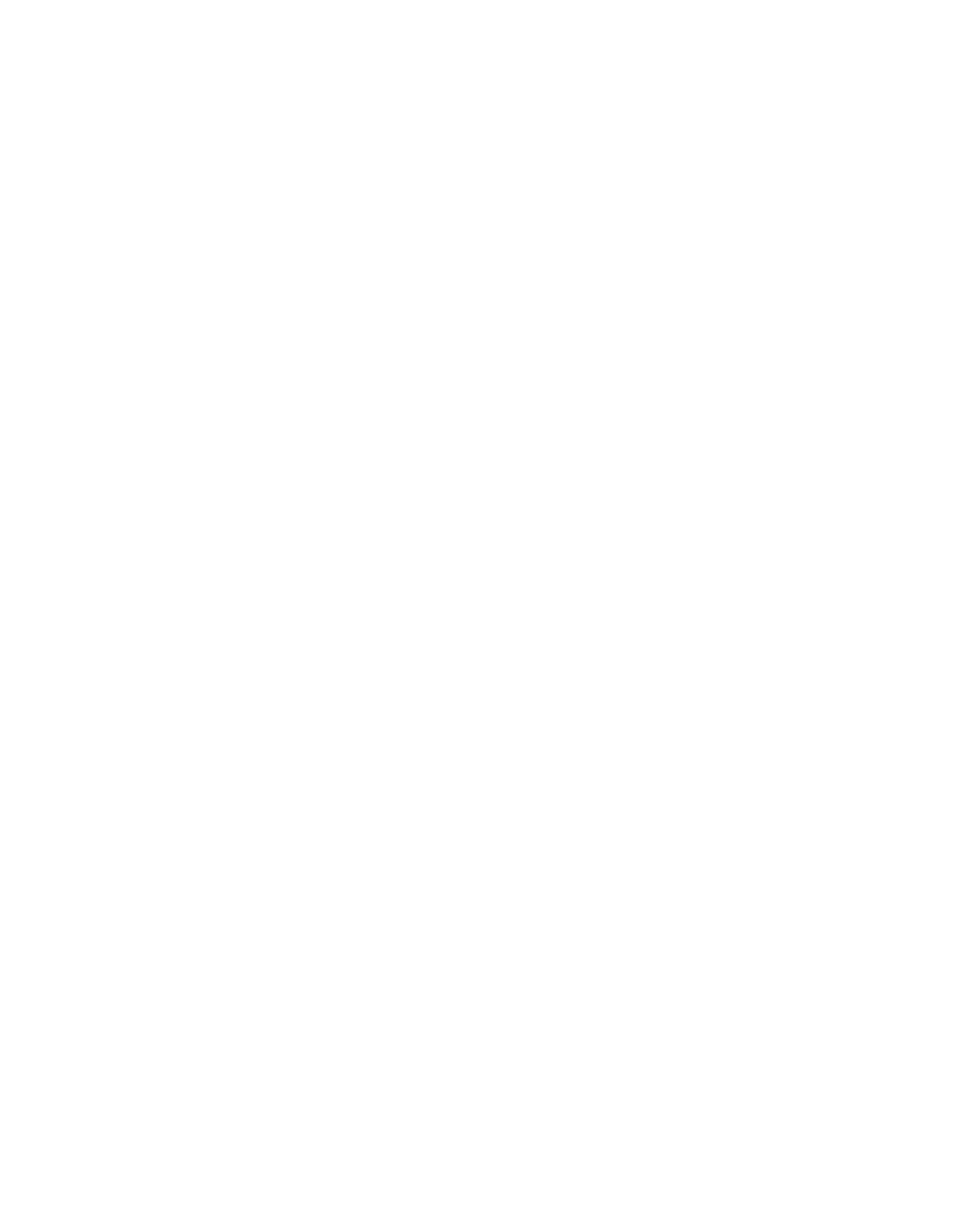#### **191. 5-Understanding Resurrection**

#### *192. Scriptures to Read, Remember, and Recite:*

```
193. Acts 18:2
194. --------------
195. Matthew 28:1- 10; 
196. Mark 16:3- 8;
197. Luke 24:2- 12, 34; 
198. John 20:1- 10; 
199. 1Corinthians 15:3- 8
200. -------------
201. 1Corinthians 15:23, 26; 
202. Titus 1:2; 
203. Acts 24:14, 15; 
204. John 5:28, 29; 
205. Romans 8: 9, 11,14,19, 23; 
206. 1Corinthians 15:51, 52;
207. John 3:7;
208. Philippians 3:7,8,10,11,20,21; 
209. 1Thessalonians 4:13- 18
210. -------------
211. 1Corinthians 15:23,49– 52; 
212. 1Thessalonians 4:14– 17; 
213. Revelation 20:5;
214. Revelation 5:10; 
215. Acts 4:12; 
216. 2Peter 3:9; 
217. 1Timothy 2:4
218. -------------
219. John 5:29; 
220. 1Peter 4:17;
221. Hebrews 2:3;
222. Hebrews 6:4- 6; 
223. Hebrews 10:26- 29
224. ---------------
225. Matthew 10:15; 
226. Matthew 11:21,22,24; 
227. Matthew 12:41, 42;
228. Ezekiel 16:2,46, 53; 
229. Ephesians 4:8
230. --------------
231. Ezekiel 37:1- 14; 
232. Romans 11 : 2 , 7 , 8,15,25,26,30-33; 
233. Revelation 12:9
234. ----------------
235. Revelation 20:11-15; 
236. 2Peter 3:9; 
237. Daniel 7:9; 
238. Psalm 9:7;
```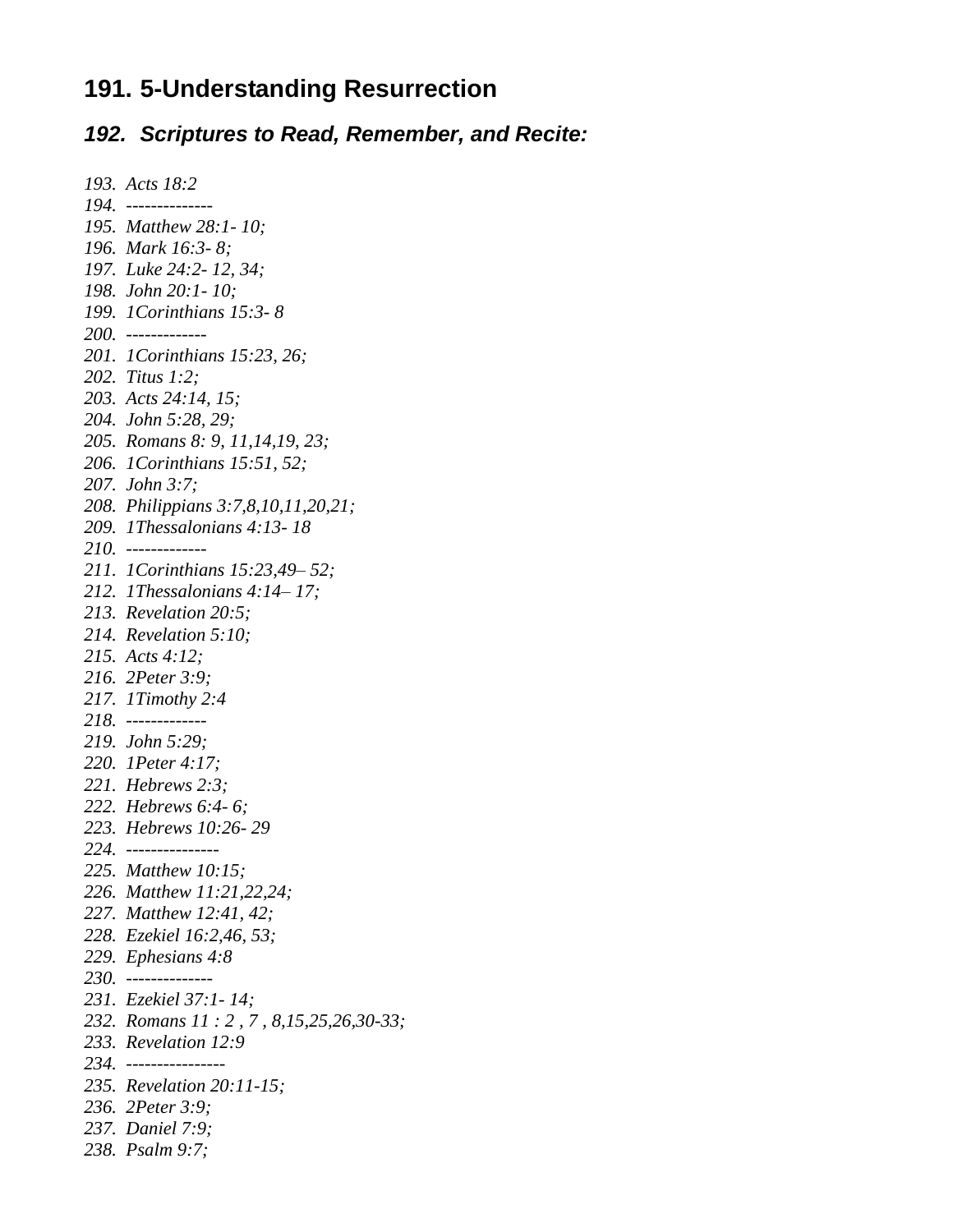*239. John 5:21-29;* 

- *240. 1Corinthians 6:2;*
- *241. 1Thessalonians 4:13- 18;*
- *242. 1Corinthians 15:53;*
- *243. Daniel 12:23; ==========Daniel 12:2-3*
- *244. Revelation 20:14, 15.*
- *245. --------------------*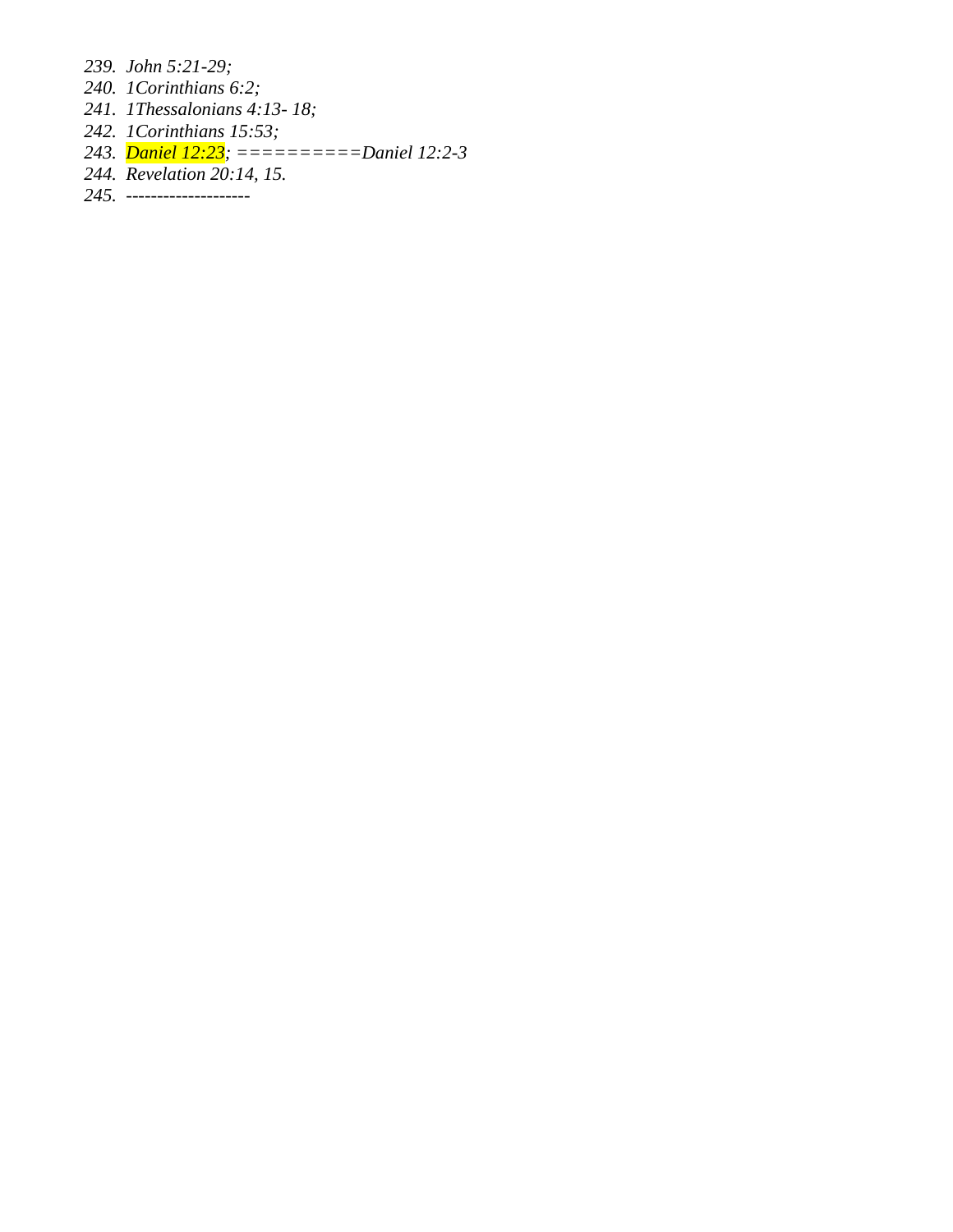### **6-Understanding Eternal Judgment**

#### *246. Scriptures to Read, Remember, and Recite:*

*247. Isaiah 28:10; 248. 1Corinthians 2:9, 10; 249. Revelation 21:2,3,5,7; 250. Hebrews 2:5– 10; 251. 1John 4:8; 252. Isaiah 9: 7 253. ============== 254. John 14:1– 3; 255. Revelation 20:4; 256. 1Thessalonians 4:15– 17; 257. Revelation 2:26, 27; 258. Revelation 1:6; 259. Revelation 5:9,10; 260. 1Corinthians 6:2 261. ============= 262. Matthew 16:18; 263. 2Corinthians 6:17; 264. John 17:9– 16; 265. Leviticus 23:11– 16; 266. Acts 2:1– 8,39; 267. John 21:15– 17; 268. 1Corinthians 1:2; 269. 1Corinthians 10:32; 270. 1Corinthians 15:9; 271. 2Corinthians 1:1; 272. 1Timothy 3:5; 273. Ephesians 2:18– 22 274. =============== 275. Exodus 20:8; 276. Isaiah 40:26; 277. Hebrews 11 : 10 – 16 , 39, 40 ; 278. Hebrews 12:18– 24; 279. Psalm 47:8; 280. Psalm 45:6; 281. Revelation 4:1– 11; 282. Psalm 99:1, 2; 283. Isaiah 6:1– 4; 284. Revelation 1:13- 16 285. =============== 286. 1John 4:8; 287. 1Corinthians 13:1; 288. John 14:23; 289. John 3:16; 290. 1John 2:1, 2 291. =========*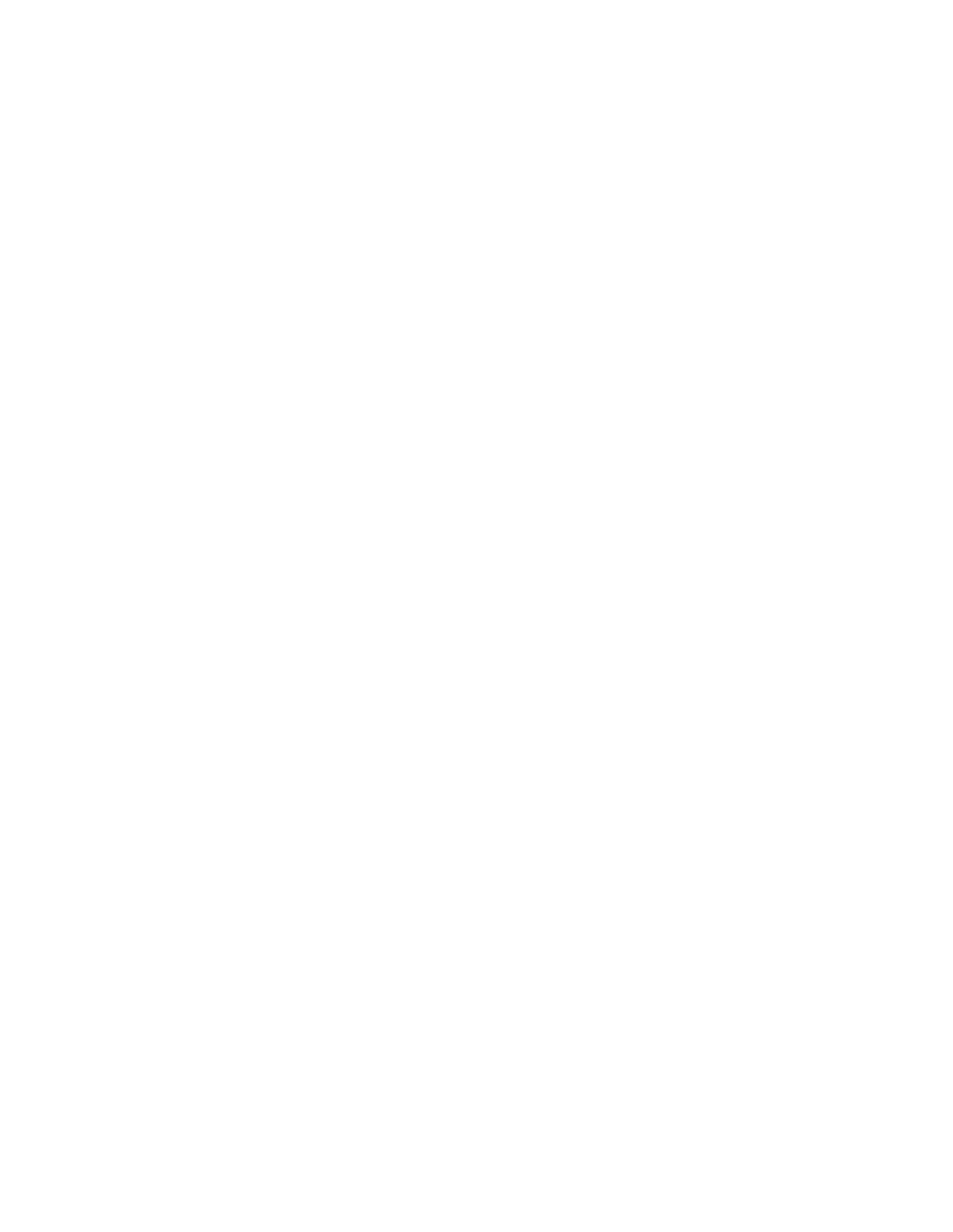# **292. 7-Understanding Perfection**

# *293. Scriptures to Read, Remember, and Recite:*

| 294. Matthew 5:48;                         |
|--------------------------------------------|
| 295. Ephesians 4:13                        |
| 296. $=========$                           |
| 297. Genesis 1:26-28;                      |
| 298. 2Corinthians 5:17;                    |
| 299. Galatians 6:3, 4;                     |
| 300. Acts 10:34;                           |
| 301. Matthew 22:39                         |
|                                            |
| 303. Matthew 6:25-34;                      |
| 304. 2Timothy 5:8; ===========1Timothy 5:8 |
| 305. Philippians 3:14, 15                  |
|                                            |
| 307. Proverbs 14:12;                       |
| 308. Isaiah 55:8, 9;                       |
| 309. Psalm 111:10;                         |
| 310. Galatians 5:17, 24;                   |
| 311. Deuteronomy 30:19;                    |
| 312. Joshua 24:15                          |
| $313. \t==========$                        |
| 314. 2Peter 3:18;                          |
| 315. Matthew 25:14-30;                     |
| 316. 2Thessalonians $3:6-13$ ;             |
| 317. ITimothy 5:8;                         |
| 318. Ephesians $6:5-8$ ;                   |
| 319. James 1:17;                           |
| 320. Philippians 4:8;                      |
| 321. Proverbs 23:7;                        |
| 322. Colossians 1:28;                      |
| 323. 1 Corinthians 14:20;                  |
| 324. Ephesians $4:11 - 15$                 |
| $325. = = = = = = = = = = = =$             |
|                                            |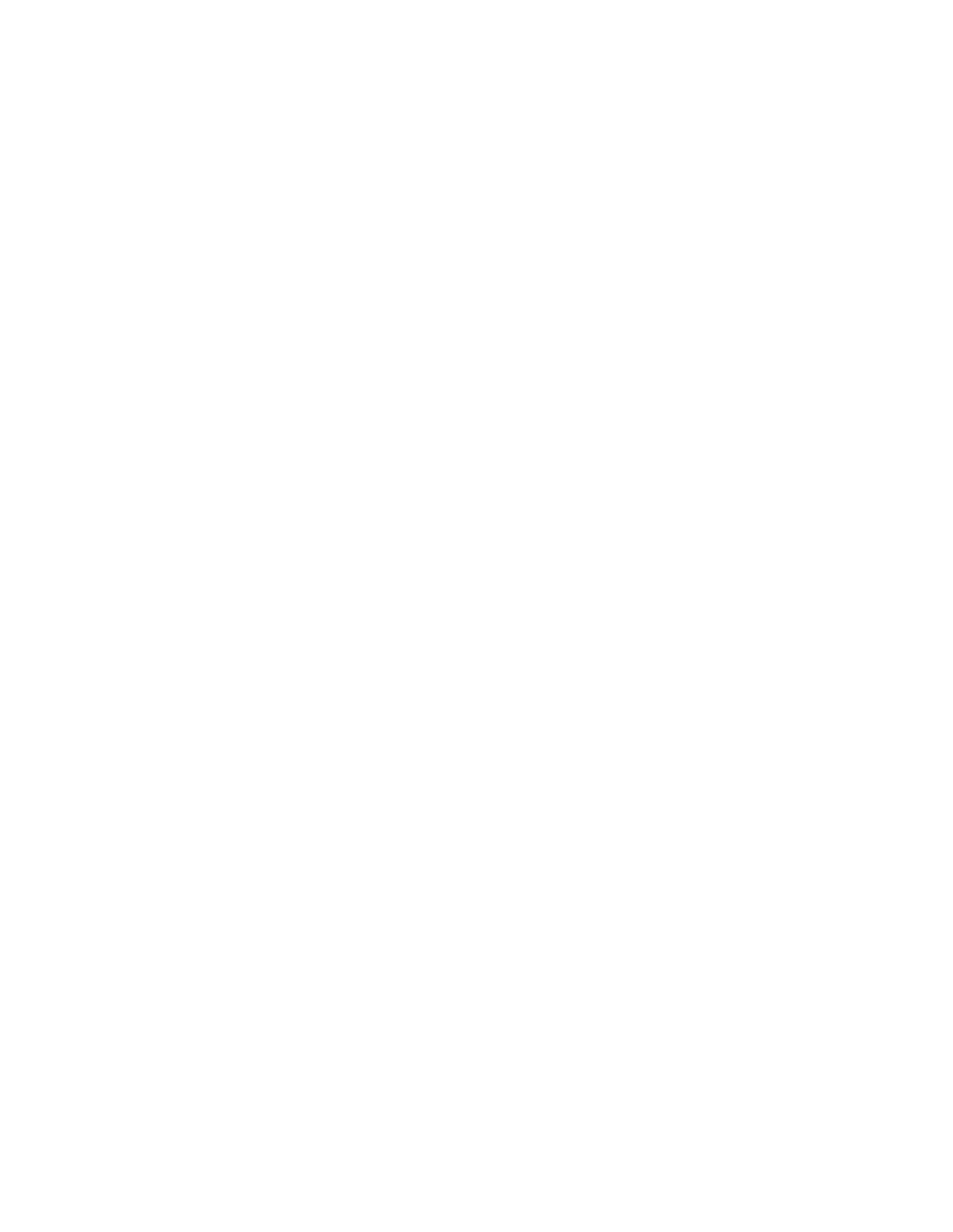### **326. 8-Understanding The Sabbath**

#### *327. Scriptures to Read, Remember, and Recite*

```
328. Lamentations 5:14; 
329. Genesis 2:2;
330. Leviticus 23:3,32; 
331. Matthew 12:1– 8;
332. Mark 2:23– 28;
333. Luke 6:1– 5;
334. Deuteronomy 23:25; 
335. Mark 2:27, 28;
336. Matthew 12:9– 14; 
337. Mark 3:1– 6; 
338. Luke 6:6- 11; 
339. John 5:8; 
340. Jeremiah 17:21, 22,27;
341. John 9;
342. Luke 13:10– 13;
343. Luke 14:2– 4; 
344. Matthew 24:20; 
345. Luke 4:16;
346. Matthew 28:20
347. ==============
348. John 1:1; 
349. Psalm 33:6; 
350. Hosea 1:2;
351. Psalm 119:11; 
352. John 1:3, 14; 
353. Mark 2:28; 
354. Luke 6:5; 
355. Genesis 2:2, 3;
356. Colossians 1:16; 
357. Hebrews 2:9,14; 
358. 1John 4:2
359. ==============
360. Deuteronomy 5:15; 
361. Genesis 2:2, 3;
362. Hebrews 4:3; 
363. Exodus 20:11; 
364. Exodus 31:17; 
365. 2Corinthians 5:17; 
366. Hebrews 4:1– 11 ;
367. Isaiah 66:23; 
368. Isaiah 2:2– 4,11; 
369. Micah 4:1– 8;
370. Revelation 20:1– 10; 
371. Hebrews 3:7;
372. Hebrews 4:11
373. ==============
```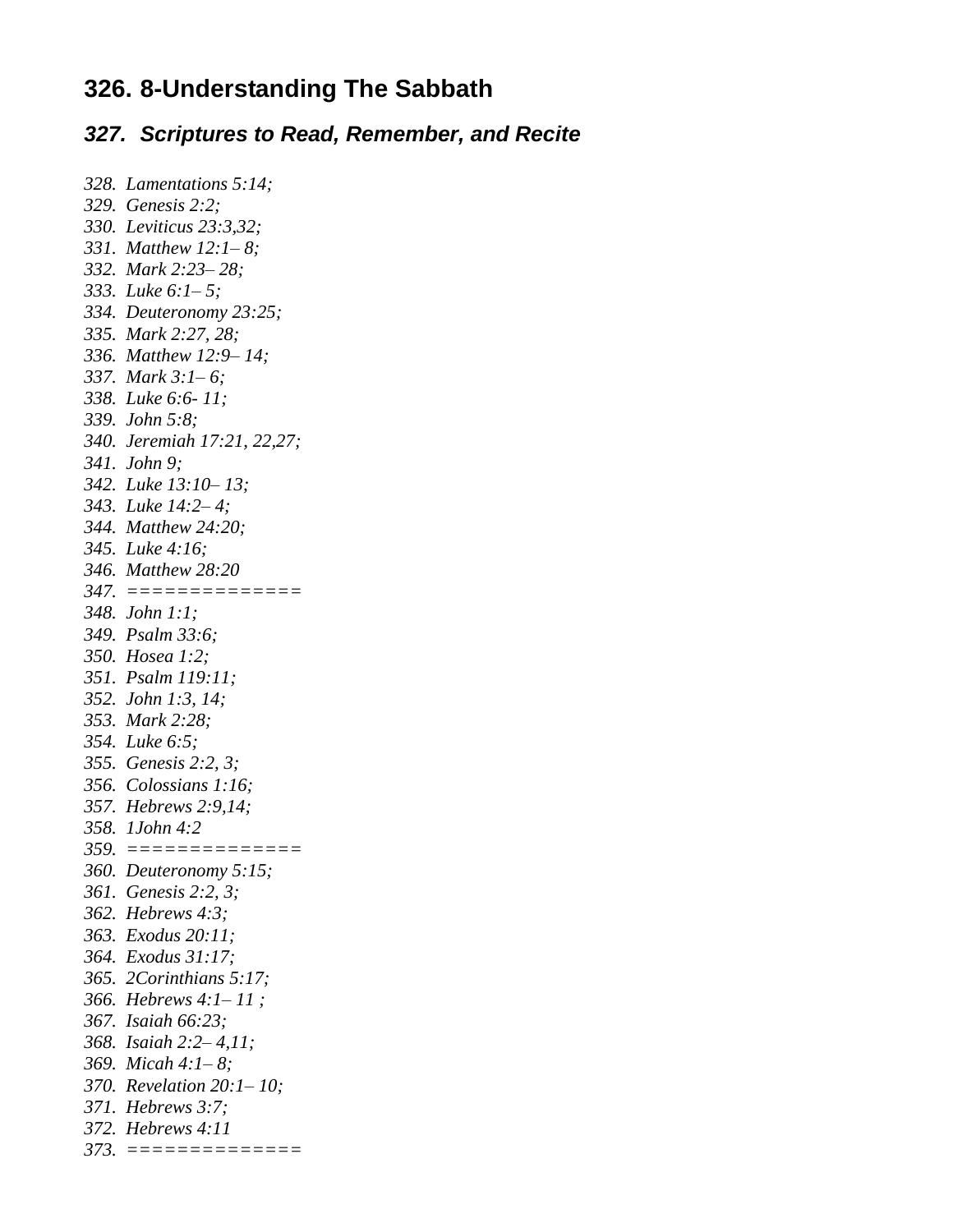*374. Genesis 2:1– 3; 375. Leviticus 23:2– 4; 376. Exodus 31:13,17; 377. Isaiah 40:28; 378. Isaiah 14:4; 379. Romans 12:2; 380. Exodus 20:11; 381. Romans 3:23; 382. Mark 2:27; 383. Hebrews 5:8, 9; 384. Hebrews 10:25; 385. Revelation 18:4; 386. 2Corinthians 6:17, 18 387. ============== 388. Luke 23:55, 56; 389. Luke 24:1; 390. Matthew 24:20; 391. Galatians 1:11 , 12 , 15- 24 ; 392. Matthew 28:19,20; 393. 1Corinthians 11:1; 394. Acts 13:14,16,42,44; 395. Acts 17:1, 2; 396. Philippians 3:17 397. Revelation 12:17; 398. Revelation 14:12 399. ==============*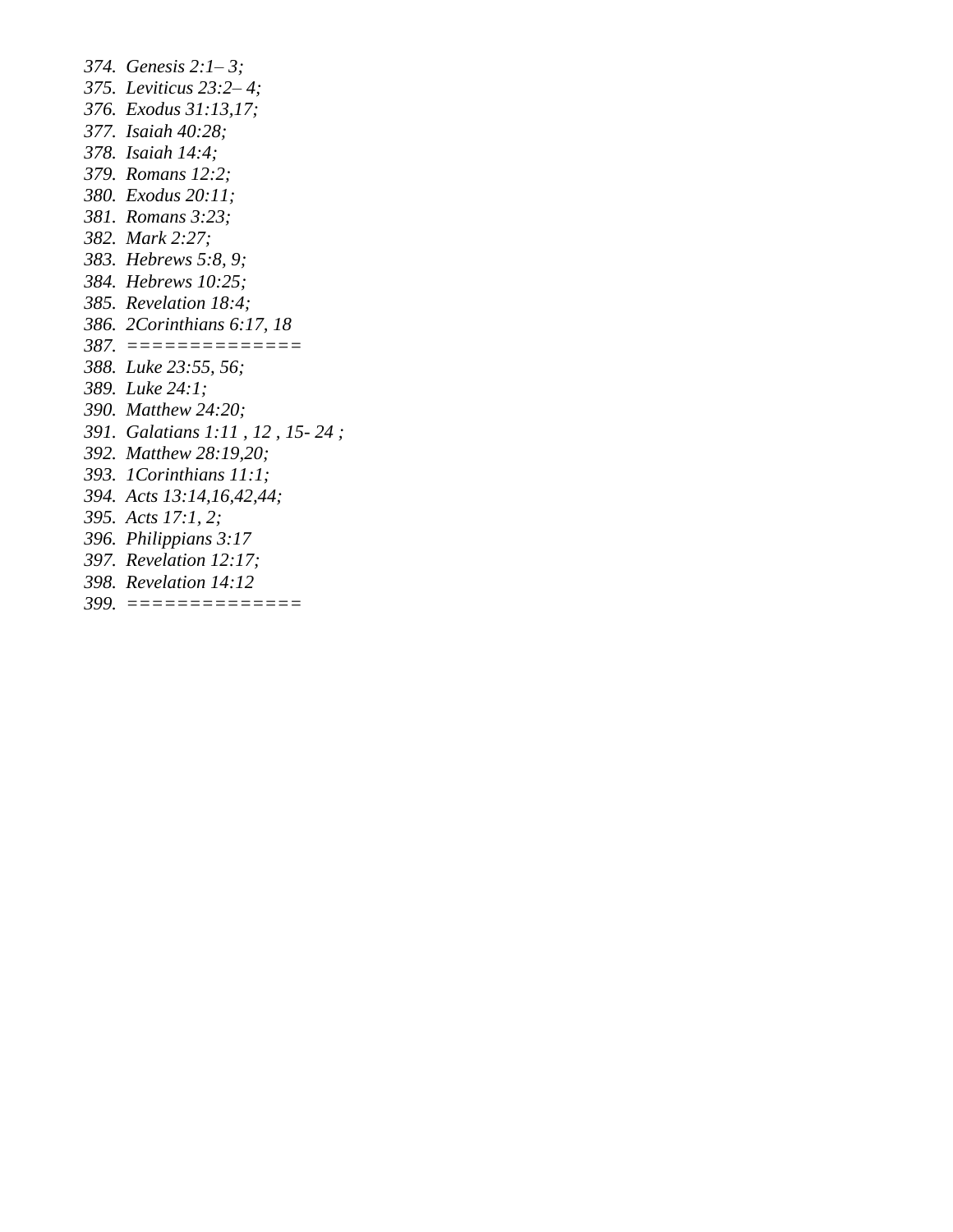#### **400. 9-Understanding Passover**

#### *401. Scriptures to Read, Remember, and Recite*

```
402. Hebrews 11:23– 29; 
403. Exodus 12: 1- 5;
404. John 1:29; 
405. 1Peter 1:19; 
406. Exodus 12:7;
407. Exodus 12:12– 13,
408. Exodus 12:29– 30; 
409. 1Corinthians 5:7
410. =========
411. Luke 2:40– 49; 
412. John 2:13,23; 
413. Exodus 12:14; 
414. Exodus 13:10; 
415. 1Corinthians 11:23– 26
416. =========
417. John 1:14; 
418. Matthew 1:20– 23; 
419. Luke 2:35; 
420. Titus 2:13– 14; 
421. John 1:1– 3; 
422. 1John 3:4; 
423. Philippians 2:6– 11; 
424. 1Corinthians 5:7; 
425. Exodus 12:6– 7;
426. Hebrews 9:22; 
427. Isaiah 53:7,8,12;
428. Leviticus 17:11
429. ==========
430. Matthew 27:26;
431. Isaiah 52:14; 
432. Psalm 22; 
433. Isaiah 53:5; 
434. 1Peter 2:24; 
435. Psalm 103:2– 3
436. ===========
437. John 13:4– 10,12–14,16; 
438. John 3:16;
439. John 10:17– 18; 
440. John 13:14– 15; 
441. Matthew 28:19– 20; 
442. John 13:17; 
443. John 14:23
444. ==========
445. Romans 6:23; 
446. Luke 22:15– 20;
447. Matthew 26:26– 29;
```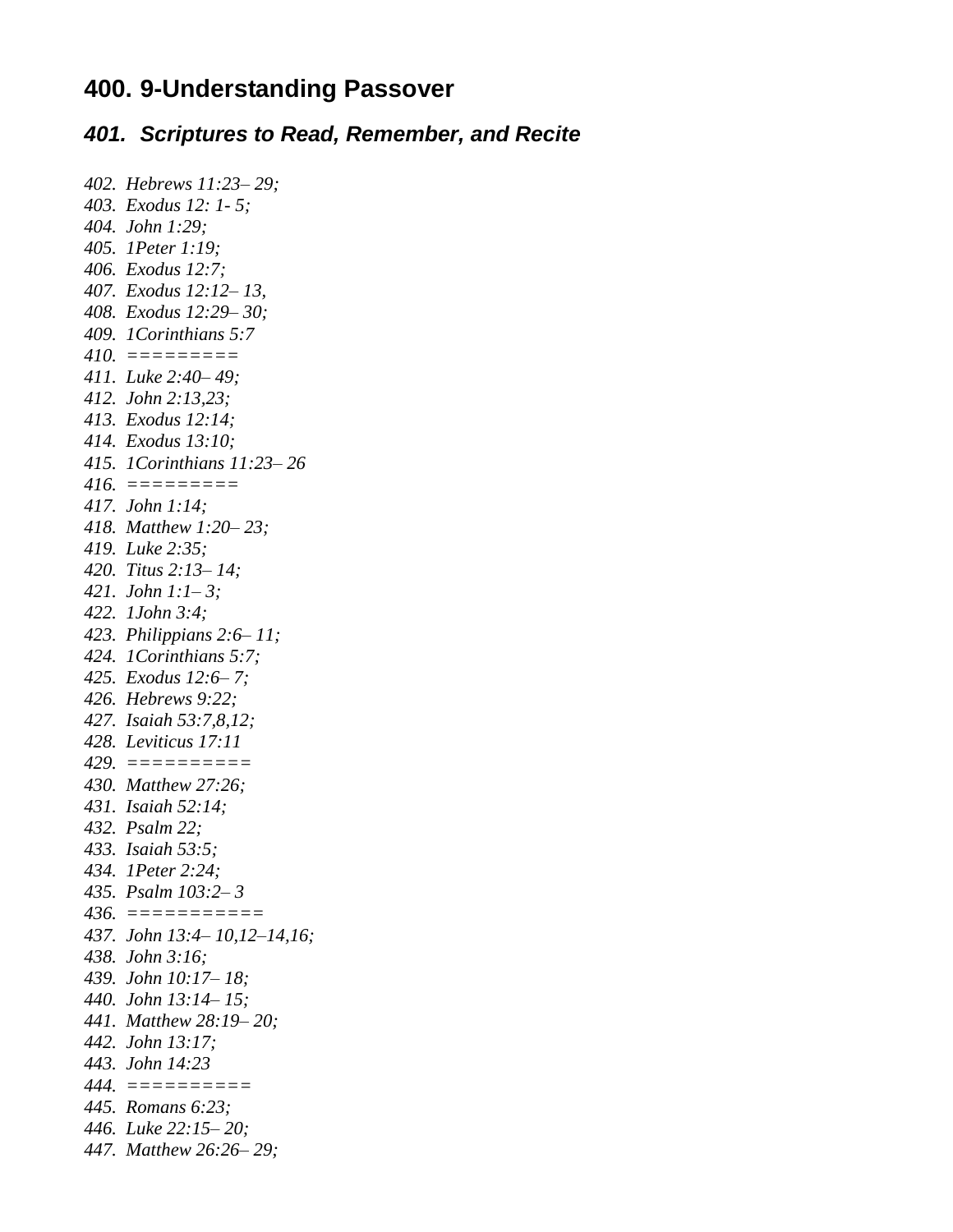*448. Exodus 13:6; 449. Luke 22:19; 450. 1Corinthians 10:16– 17; 451. Matthew 26:28–29; 452. 1Corinthians 10:16; 453. John 6:48,51– 54; 454. Leviticus 17:14; 455. Ephesians 3:14– 15; 456. Matthew 12:48– 50; 457. John 17:19– 21; 458. 1Corinthians 11:23– 26; 459. Revelation 2:9–10 460. ===========*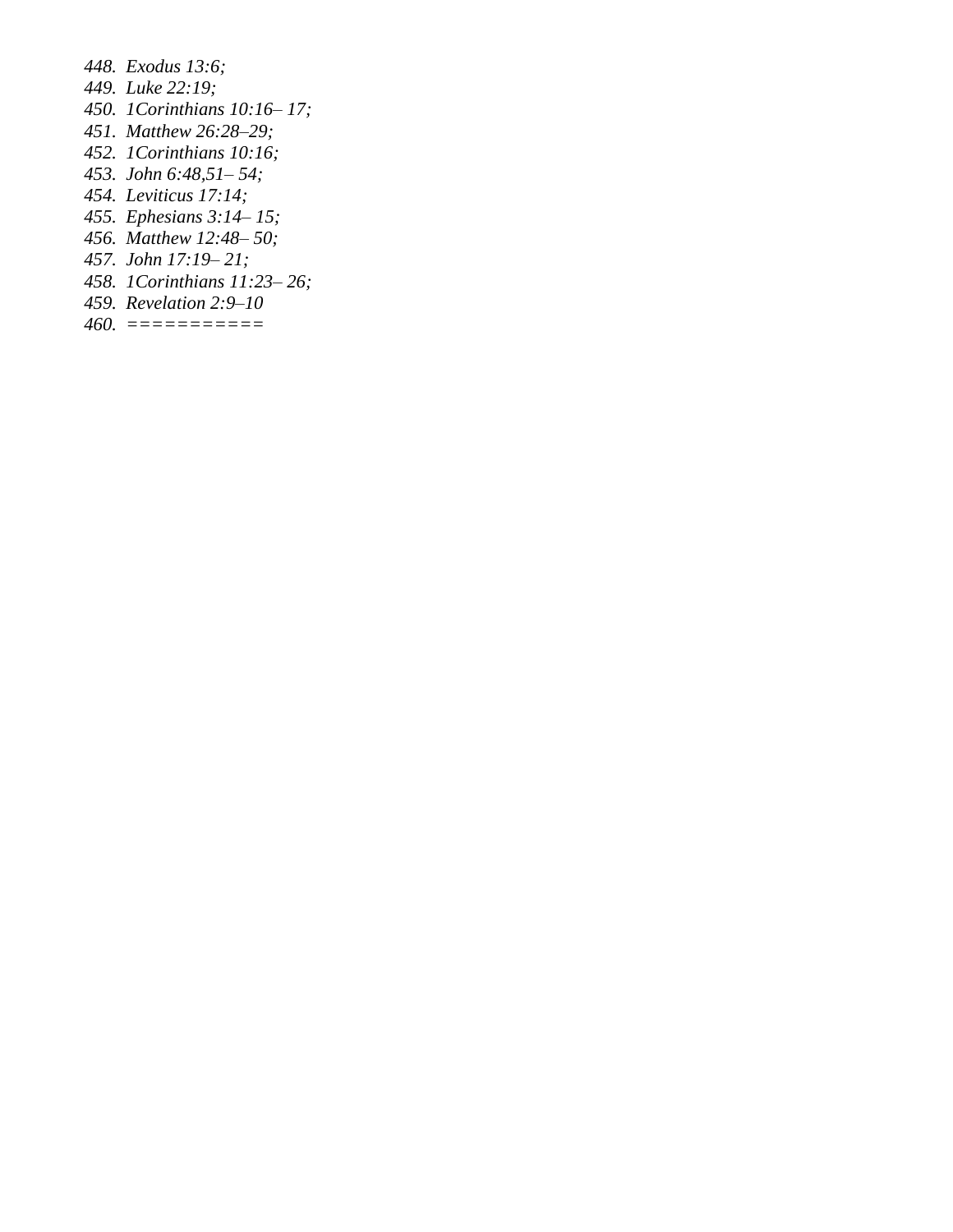## **461. 10-Understanding the Feast of Unleavened Bread**

#### *462. Scriptures to Read, Remember, and Recite*

```
463. 1Corinthians 10:1– 6,10– 11;
464. Exodus 12:15– 20; 
465. Jeremiah 7:22;
466. Exodus 12:17,26–27,33–34,42; 
467. Luke 2:41–52; 
468. Mark 14:1–2,12; 
469. Luke 22:47– 48; 
470. Acts 12:3; 
471. Acts 20:6; 
472. 1Corinthians 5:8
473. ===========
474. Exodus 12:19– 20; 
475. 1Corinthians 5:7– 8; 
476. Hebrews 4:14– 16; 
477. Matthew 28:20; 
478. 1Corinthians 1:8; 
479. Philippians 1:5– 6; 
480. Hebrews 12:2;
481. Romans 5:10; 
482. John 6:48– 51
483. ===========
484. Hebrews 11:24– 27; 
485. Revelation 11:8; 
486. Exodus 1:12,14; 
487. Exodus 2:23; 
488. Hebrews 12:1– 4; 
489. Exodus 12:15,20; 
490. 1Corinthians 5:1– 8; 
491. Matthew 16:5– 12; 
492. Luke 12:1
493. ============
494. Exodus 12; 
495. Leviticus 23:1; 
496. Exodus 20:8; 
497. Deuteronomy 16:12; 
498. Psalm 42:4; 
499. Exodus 34:18,21; 
500. Exodus 12:15;
501. Numbers 28:17; 
502. Deuteronomy 16:3– 4; 
503. Deuteronomy 28:1– 68
504. ===========
505. Exodus 12:37; 
506. Exodus 14:1– 4,8,10– 12;
507. Matthew 4:1– 11; 
508. Exodus 14:15,19– 20;
```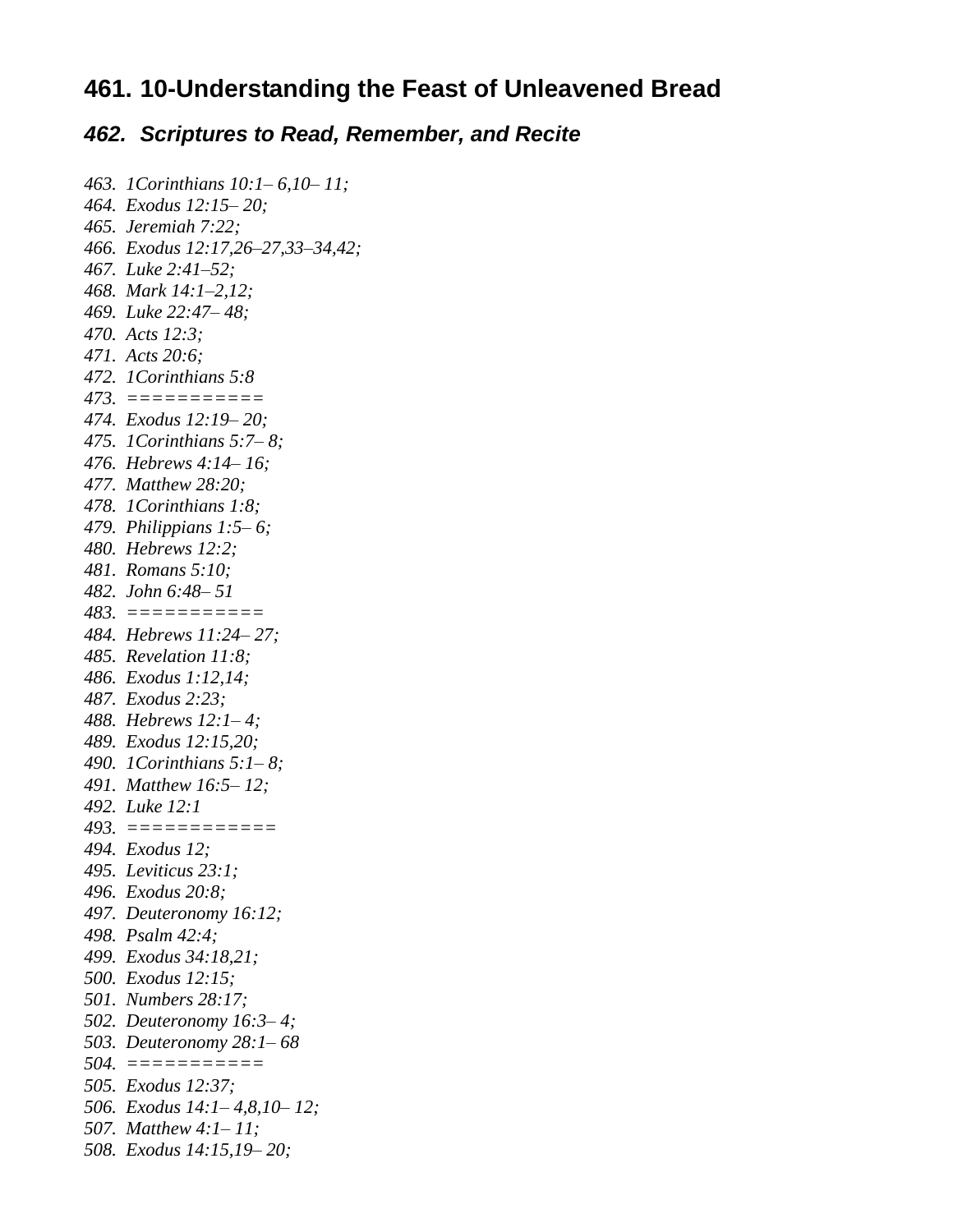*509. Exodus 13:21; 510. Exodus 12:42; 511. Exodus 14:16– 31; 512. 1Corinthians 10:13; 513. Romans 8:13 514. ============*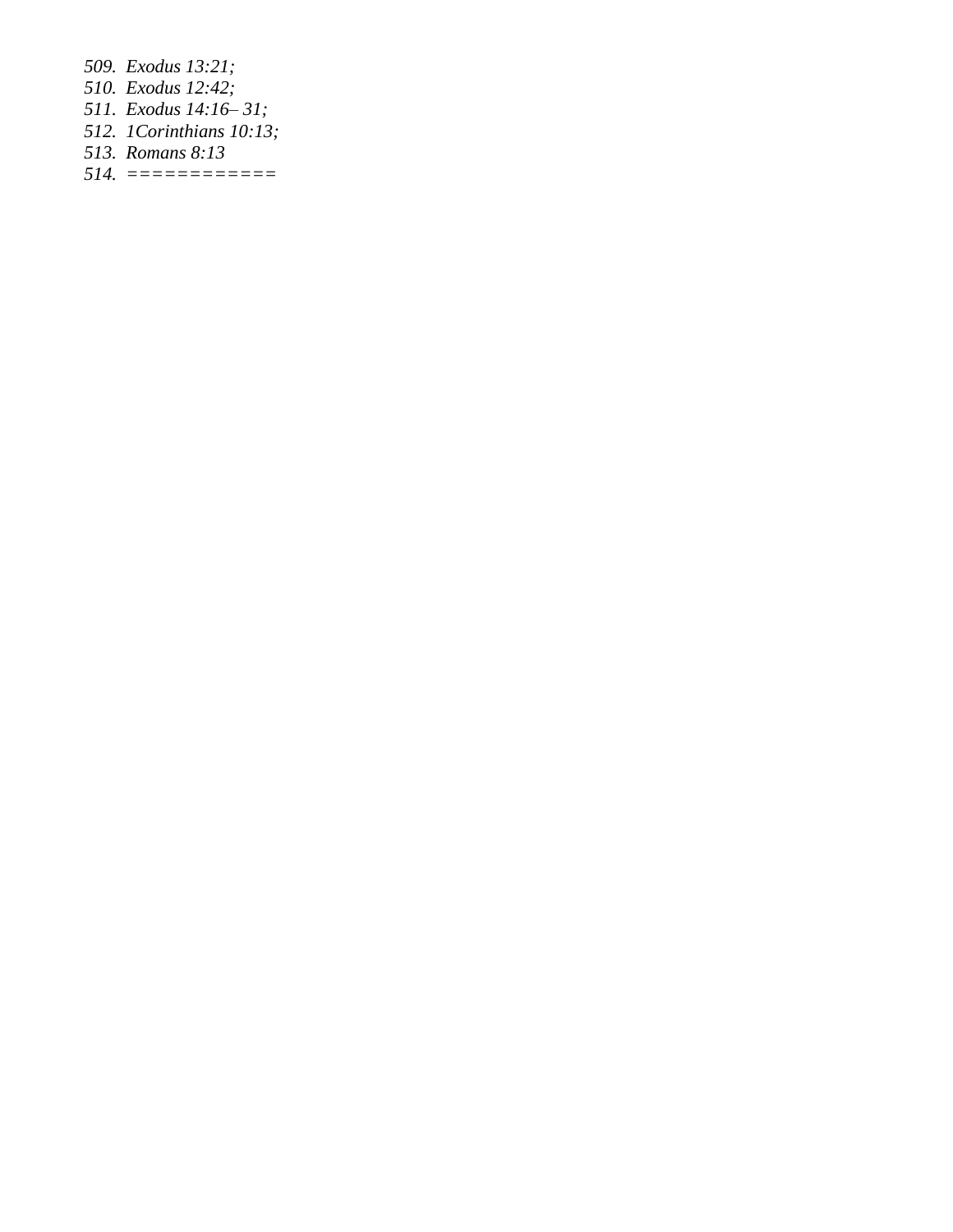## **515. 11-Understanding the Day of Pentecost**

#### *516. Scriptures to Read, Remember, and Recite*

```
517. Leviticus 23:9– 11,14; 
518. Acts 6:7; 
519. 1Corinthians 15:20; 
520. John 20:17;
521. Matthew 28:9; 
522. John 20:19– 28
523. =========
524. Acts 2:1; 
525. Leviticus 23:17; 
526. 1John 1:8– 9; 
527. James 1:8; 
528. Romans 16:5; 
529. 1Corinthians 15:20– 23; 
530. 1Thessalonians 4:13– 18,24; ==========1Thessalonians 4:13-18
531. Matthew 13:24– 30,36– 43; 
532. 1Thessalonians 4:16– 17; 
533. Matthew 24:31
534. ============
535. Acts 7:38; 
536. Leviticus 8:3; 
537. 1Corinthians 10:32; 
538. Ephesians 2:18– 22; 
539. Romans 8:9; 
540. Acts 2:38;
541. Hebrews 12:18– 23; 
542. Hebrews 10:23– 25;
543. Ephesians 5:11; 
544. 2Corinthians 6:14;
545. 2John 10– 11; 
546. 1John 1:1– 7; 
547. 1Timothy 5:8
548. ===========
549. Exodus 31:16– 18; 
550. Jeremiah 31:31– 33; 
551. 2Corinthians 3:3;
552. Ezekiel 11:19–20; 
553. Ezekiel 36:26– 27
554. ============
555. Acts 1:4,8; 
556. Luke 24:49; 
557. John 5:19,30; 
558. John 8:28; 
559. John 14:11,16; 
560. Acts 5:32;
561. Revelation 3:21; 
562. Acts 2:1– 4;
```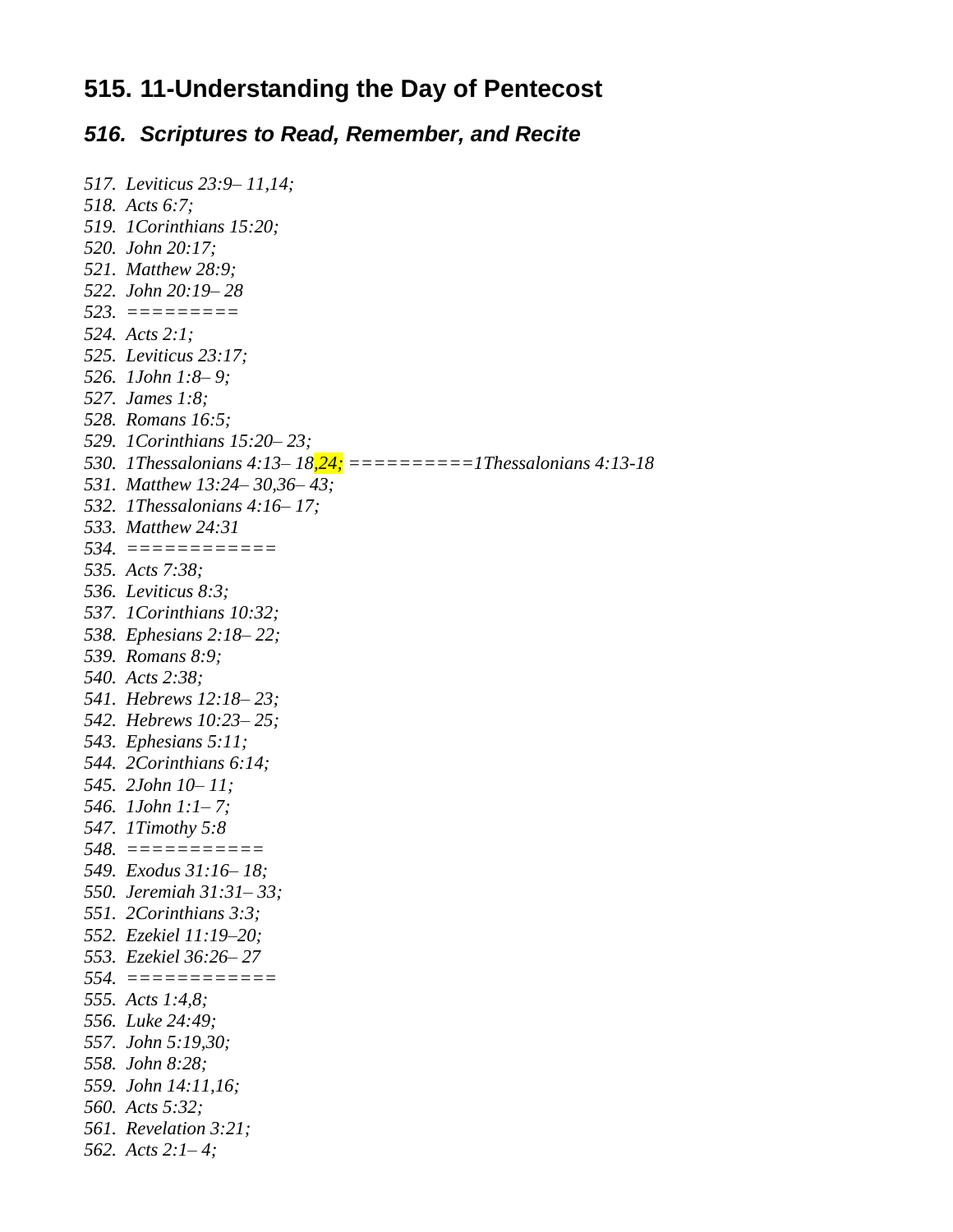*563. Leviticus 23:15– 21*

- *564. ===========*
- *565. Romans 8:9–11,19–23,33;*
- *566. 1John 1:12; ==========John 1:12*
- *567. Ephesians 1:13– 14*
- *568. ==============*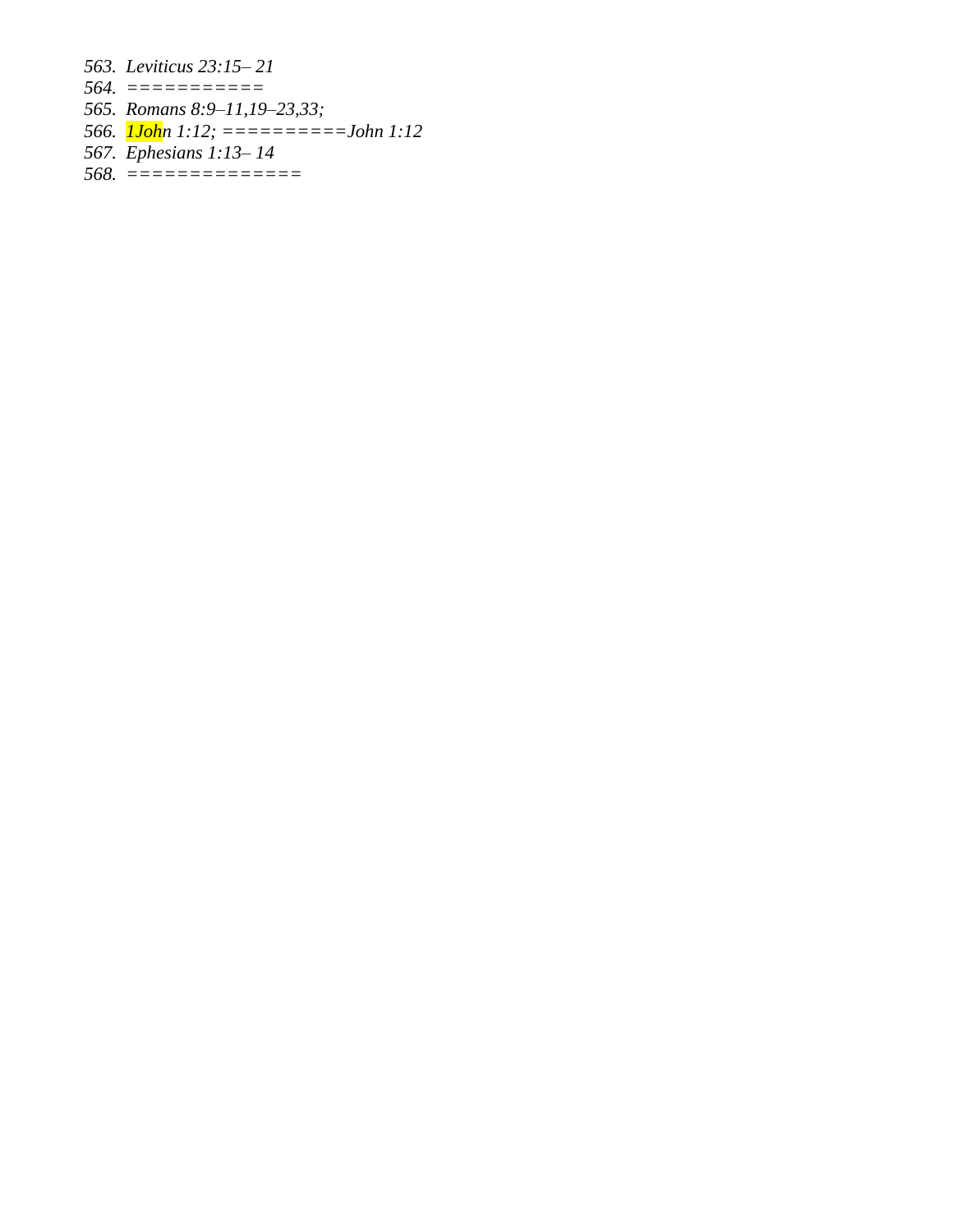## **569. 12-Understanding the Feast of Trumpets**

#### *570. Scriptures used*

```
571. Ezekiel 33:1– 16
572. 1Corinthians 15:52
573. Matthew 24:21– 22, 34
574. Leviticus 25:9
575. Numbers 10:2,9,10
576. 2Samuel 6:15
577. Jeremiah 4:19
578. 2Chronicles 5:13,14
579. Matthew 24:31
580. 1Corinthians 15:52; 
581. 1Thessalonians 4:16
582. Revelation 1:10; 
583. Revelation 8:2
584. Revelation 11:18
585. John 17:17
586. Lev 23:1, 24
587. Psalm 81:1– 4
588. Numbers 10:1–10
589. Exodus 19:16– 19; 
590. Exodus 20:15– 18
591. Jeremiah 4:19
592. =========
593. Matthew 24:21-22
594. Revelation 7:4– 8
595. 1Thessalonians 1:3,4
596. Ephesians 1:4
597. Colossians 3:12
598. Matthew 24:29-31
599. Revelation 8:12
600. Daniel 7:13
601. Acts 1:9– 11
602. ===========
603. Revelation 11:15– 18
604. Revelation 6:12– 17
605. Revelation 7:1-3, 14-17
606. Ezekiel 11:23
607. Ezekiel 43:2
608. Zechariah 14:4
609. Revelation 8:1–13
610. Numbers 10:1– 10; 
611. Numbers 31:6
612. 2Chronicles 5:12
613. Hosea 5:8
614. Exodus 25:9
615. Hebrews 9:3– 4, 24
616. Ephesians 5:2
617. Exodus 19:16,18,19
```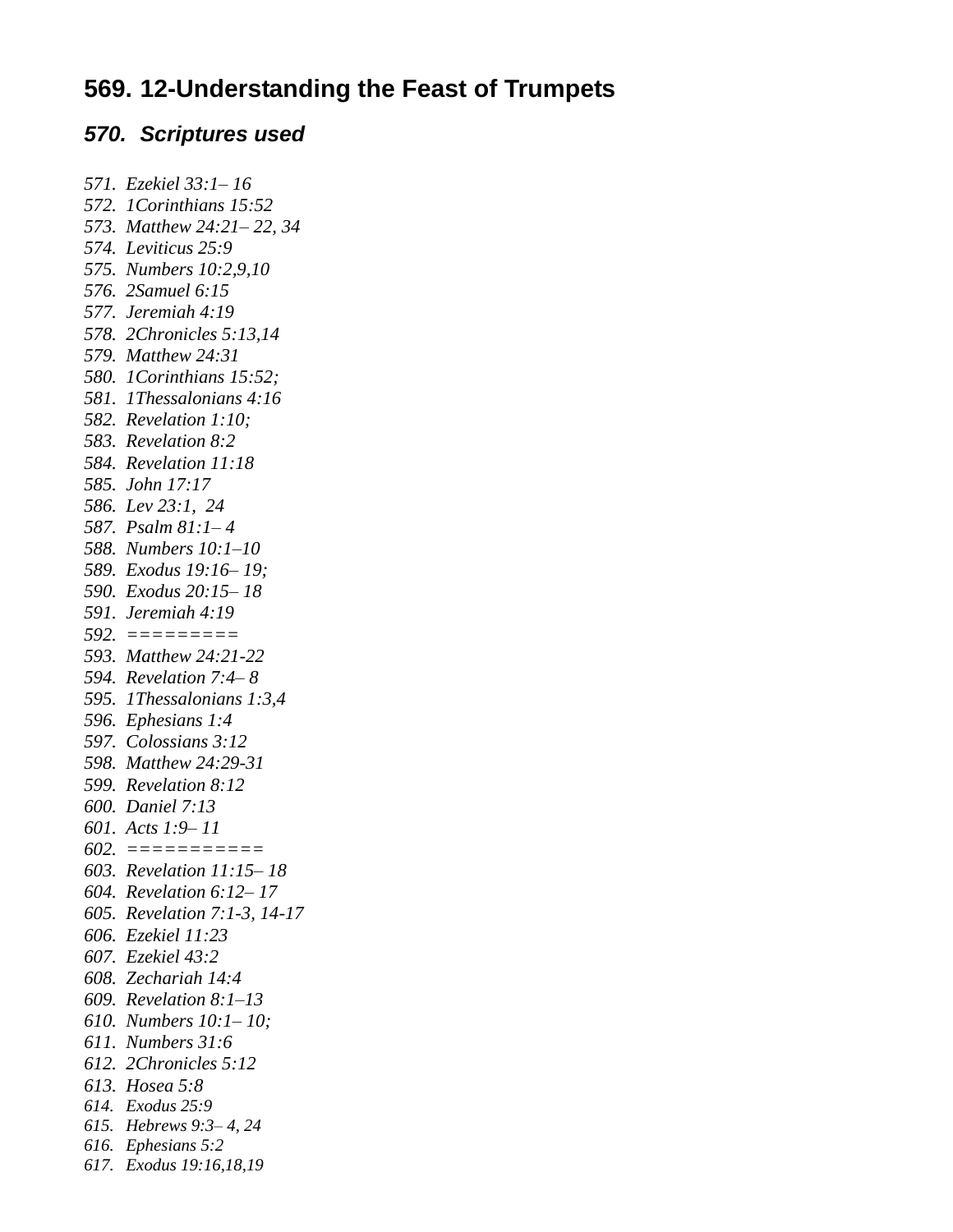*618. Exodus 20:18 619. 1Samuel 2:10 620. 1Samuel 7:10 621. Job 26:14 622. Psalm 18:13– 14 623. Psalm 77:18 624. Isaiah 29:6 625. Zephaniah 1:14– 16 626. Proverbs 5:4– 5 627. Jeremiah 9:15 628. Deuteronomy 29:18 629. Joel 2:2 630. Amos 5:18 631. Zephaniah 1:14– 15 632. Isaiah 13:10 633. Mark 13:24 634. 2Peter 3:9 635. Revelation 9:1- 15, 20-21 636. Luke 8:31 637. Luke 10:19 638. Luke 11:12 639. Job 1:12 640. Job 2:6 641. Matthew 25:41 642. Genesis 15:18 643. Deuteronomy 1:7 644. Joshua 1:4 645. Revelation 11:15,17- 18 646. Revelation 15:1, 7 647. 1Thessalonians 4:16– 18 648. 1Corinthians 15:52 649. =========== 650. Revelation 16:1- 21 651. Deuteronomy 28:35 652. Exodus 9:10 653. Leviticus 17:11 654. Exodus 7:20– 25 655. Isaiah 24:6 656. Malachi 4:1 657. Matthew 3:10– 12 658. Amos 9:5– 6 659. 1Thessalonians 2:10 660. Exodus 10:21– 23 661. Isaiah 60:2 662. Joel 2:2 663. Nahum 1:8 664. Mark 13:24– 25 665. Revelation 12:9 666. Revelation 13:11– 17 667. Matthew 24:24 668. 2Thessalonians 2:8– 10 669. 2Thessalonians 1:7– 10 670. Acts 2:38 671. =============== 672. John 6:44 673. =========*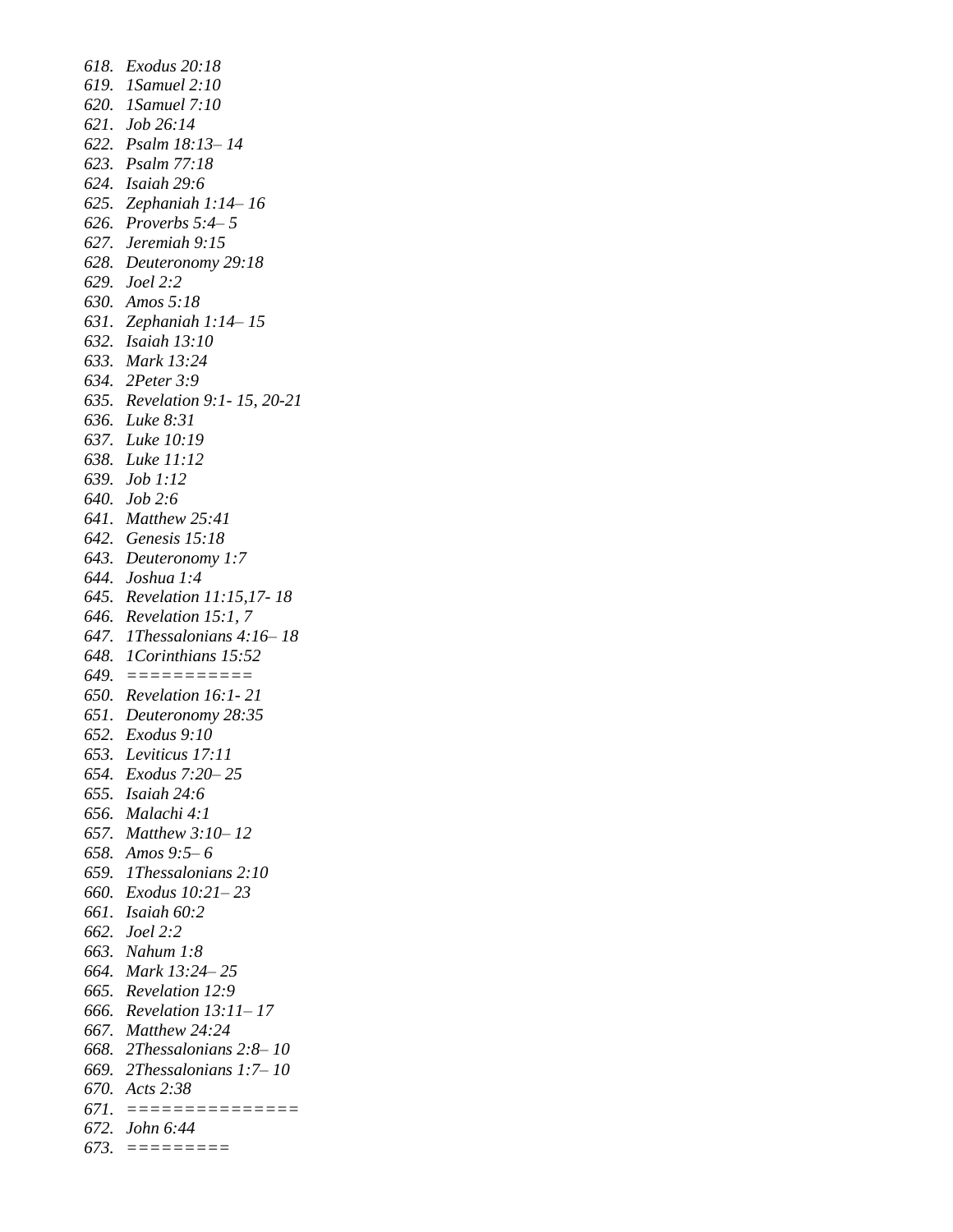## **674. 13-Understanding Atonement**

## *675. Scriptures used*

*676. Jeremiah 17:9 677. Isaiah 53:6 678. Romans 5:10, 12 679. Romans 8:7 680. Colossians 1:21 681. Exodus 33:20 682. Revelation 20:1– 3 683. Revelation 20:7- 10 684. Revelation 21:3 685. Matthew 20:16 686. 2Peter 1:4, 10 687. Acts 27:9 688. Leviticus 23:27 689. Numbers 29:7 690. Romans 5:8 691. 1Corinthians 6:20 692. Exodus 10:3 693. Deuteronomy 8:2– 3 694. Psalm 35:13 695. Leviticus 23:29- 30, 32 696. Leviticus 16:29 697. Numbers 29:7 698. Exodus 12:16 699. Leviticus 17:11 700. Revelation 21:3 701. Romans 2:28– 29; 702. Romans 11:17– 18; 703. Galatians 3:29 704. Genesis 1:5,8,13,19 705. ============== 706. Leviticus 16: 5, 17, 29, 34 707. Exodus 25:17– 20 708. Jeremiah 17:12 709. Exodus 30:10 710. Exodus 33:20 711. Hebrews 10:1– 18 712. Ephesians 2:8 713. Romans 5:11 714. 1Peter 2:24 715. Isaiah 53:11– 12 716. Psalm 103:12 717. Romans 5:8, 10 -11 718. Ephesians 2:6 719. ========== 720. Revelation 20:1–3 721. Revelation 18:2 722. Isaiah 13:19– 21 723. Revelation 16:11, 13-14, 21 724. Hebrews 2:5 725. 2Peter 3:3– 7 726. 1Corinthians 6:2– 3*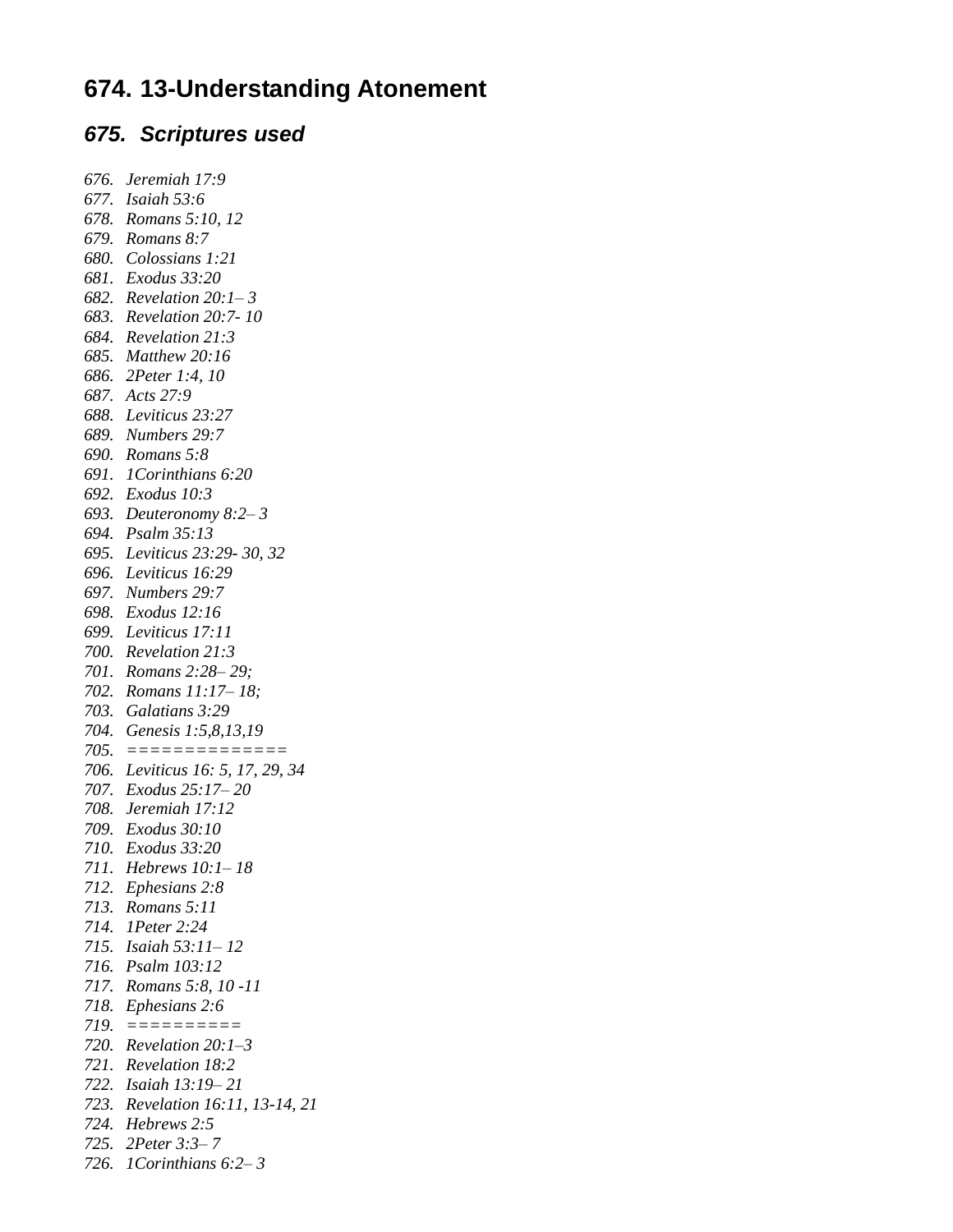*727. ============= 728. Hebrews 5:5– 6 729. Hebrews 6:20 730. Hebrews 7:26 731. Galatians 3:19, 24– 25 732.Leviticus 16:4, 6, 12- 16, 19- 20 733.Revelation 19:8 734.Revelation 5:8 735.2Timothy 4:8 736.Romans 3:25 737.Revelation 5:9 738.Hebrews 2:17 739.Hebrews 9:23– 24 740.Hebrews 8:2– 5 741.Leviticus 8:1 742.Leviticus 9:7, 12 743.Hebrews 4:14– 16 744.Hebrews 7:25 745.Isaiah 59:2 746.Leviticus 25:1–9 747.Deuteronomy 31:9– 13 748.Romans 6:16, 23 749.Romans 7:14 750.Isaiah 59:2 751.=========== 752.Psalm 66:18 753.Leviticus 23:29– 32 754.Ezra 10:6 755.Deuteronomy 9:8,9,18 756.Exodus 34:28 757.Esther 4:16 758.Acts 9:9 759.Isaiah 53:4, 7 760.Isaiah 66:2 761.Psalm 35:13; 762.Psalm 109:24 763.Psalm 119:71 764.Luke 14:11 765.Luke 18:11- 14 766.=========== 767.1John 2:2 768.Romans 3:25 769.Hebrews 9:5 770.Romans 1:18; 771.Romans 2:5, 8 772.Romans 3:5 773.Exodus 34:6 774.Matthew 3:7 775.Luke 21:23 776.John 3:36 777.Romans 1:18 778.Ephesians 5:6 779.Revelation 14:10 780.Ephesians 2:3; 781.1Thessalonians 1:10 782.Hebrews 10:31 783.Hebrews 12:29 784.Romans 5:9- 11 785.Romans 8:1 786.2Corinthians 5:19 787.==========*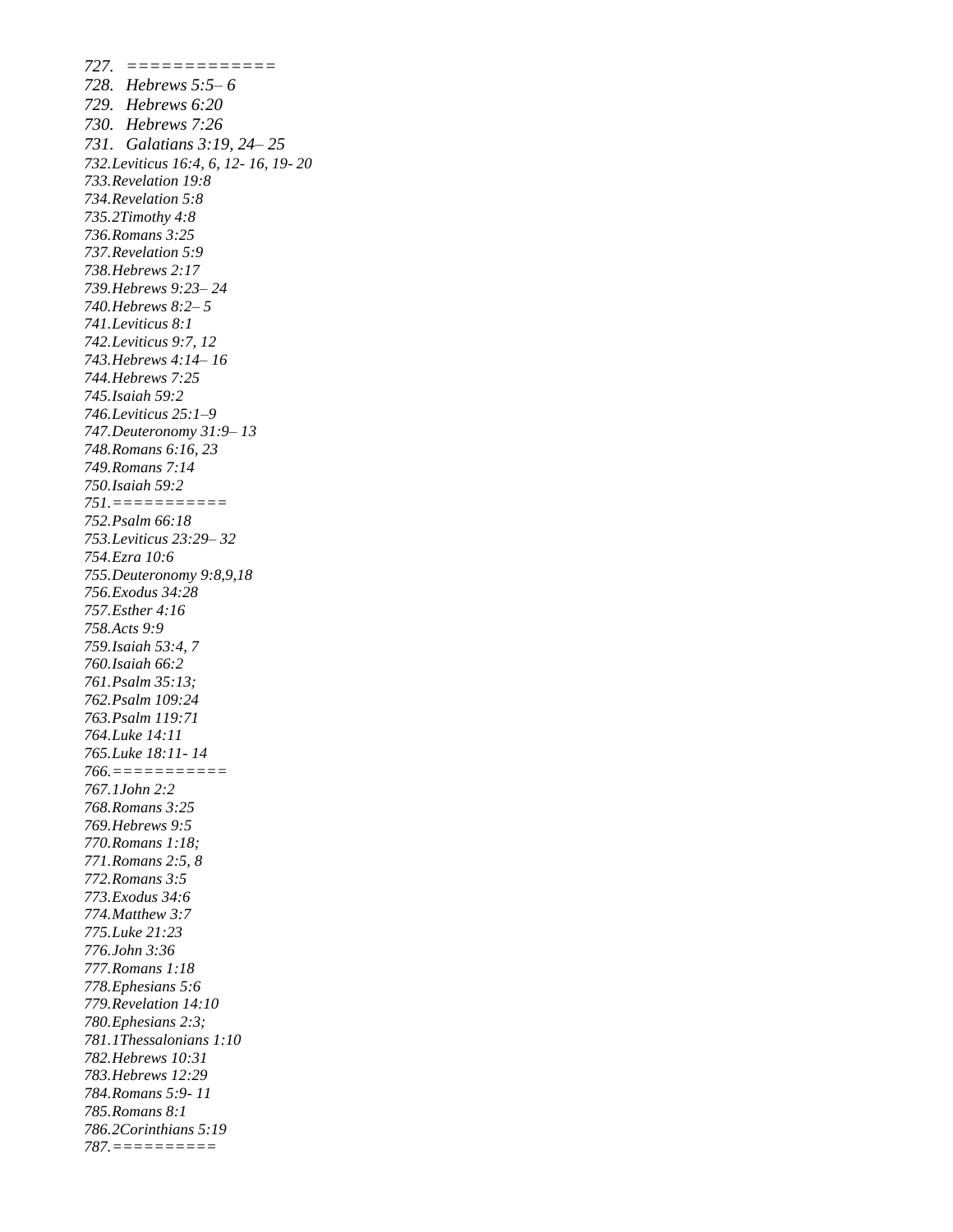## **788. 14-Understanding the Feast of Tabernacles**

#### *789. Scriptures used*

*790. Leviticus 23:34 -35, 40 791. Deuteronomy 16:13 792. Isaiah 12:2– 3 793. Deuteronomy 31:9– 11 794. Nehemiah 8:17 795. =========== 796. Deuteronomy 12:5,7,12 797. Deuteronomy 16:14,16 798. Deuteronomy 14:26 799. Isaiah 11:1- 9 800. Isaiah 65:25 801. Matthew 3:17 802. Isaiah 9:7 803. Matthew 2:23 804. Zechariah 14:16- 19 805. Leviticus 23:41 806. Revelation 12:5 807. Romans 11:26 808. Isaiah 2:3 809. Luke 14:23– 24 810. Joel 2:28 811. Joel 2:12– 13, 22- 27 812. Acts 2:16– 17 813. Isaiah 44:3 814. John 7:37– 39 815. =========== 816. Exodus 23:16- 17, 817. Lev 23:40- 44 818. Deuteronomy 16:13- 16 819. Exodus 34:22–23 820. Exodus 20:24 821. Leviticus 23:35, 39, 41 822. ============ 823. John 7: 2- 14 824. Matthew 28:20; 825. 1John 2:4– 6 826. 1Peter 2:21 827. Matthew 15:2, 3, 6, 9 828. Matthew 5:21– 22 829. Mark 9:2–10 830. 1Corinthians 11:1 831. Acts 18:21 832. Acts 16:13 833. Deuteronomy 16:10 834. Acts 17:1, 10, 16 835. Acts 18:4, 7, 11, 20*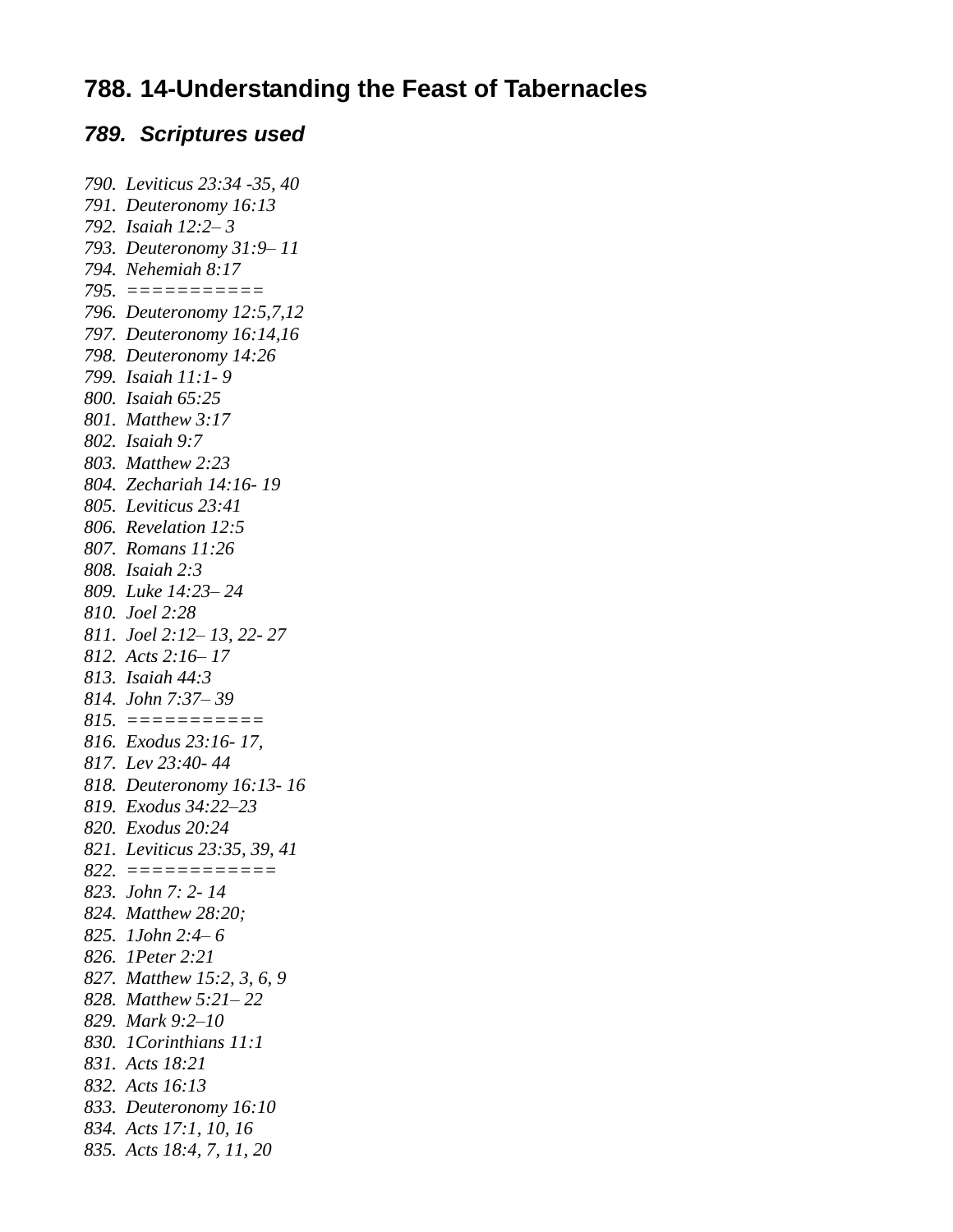*836. Acts 18:21 837. ============ 838. Romans 12: 2 839. Isaiah 2:4 840. Psalms 72:1– 8; 12– 14 841. Isaiah 11:1– 5 842. Hosea 2:18- 22 843. Genesis 9:2 844. Isaiah 32:2 845. Jeremiah 31:29– 30, 34 846. John 9:2; 847. Leviticus 11:43 848. Isaiah 35:5– 6 849. Isaiah 33:24 850. Exodus 21:29, 33 851. Exodus 22:6 852. Isaiah 2:3 853. Amos 9:13–14 854. Ezekiel 28:26 855. Jeremiah 32:39– 40 856. Philippians 2:5 857. 2Timothy 1:7 858. Deuteronomy 14:23 859. =========== 860. Revelation 19:2, 6 861. Judges 14:2,10,12 862. Leviticus 23:34- 35 863. Genesis 29:22,23,27 864. 1Corinthians 7:39 865. Ephesians 5:22– 27,32 866. Nehemiah 8:18 867. Deuteronomy 31:10– 11 868. Matthew 25:9– 10 869. Deuteronomy 5:29; 870. Deuteronomy 29:4; 871. Joshua 24:19 872. 2Corinthians 5:17 873. Isaiah 59:2; 874. Jeremiah 3:8,14; 875. Jeremiah 31:32 876. Jeremiah 3:8 877. Ephesians 2:11– 12 878. Romans 9:4– 5 879. John 4:22 880. 2Corinthians 11:2 881. Revelation 2:26–27; 882. Revelation 3:21 883. Psalms 16:11 884. =========== 885. Jeremiah 50:4– 5 886. Jeremiah 33:7– 9 887. Romans 11:26*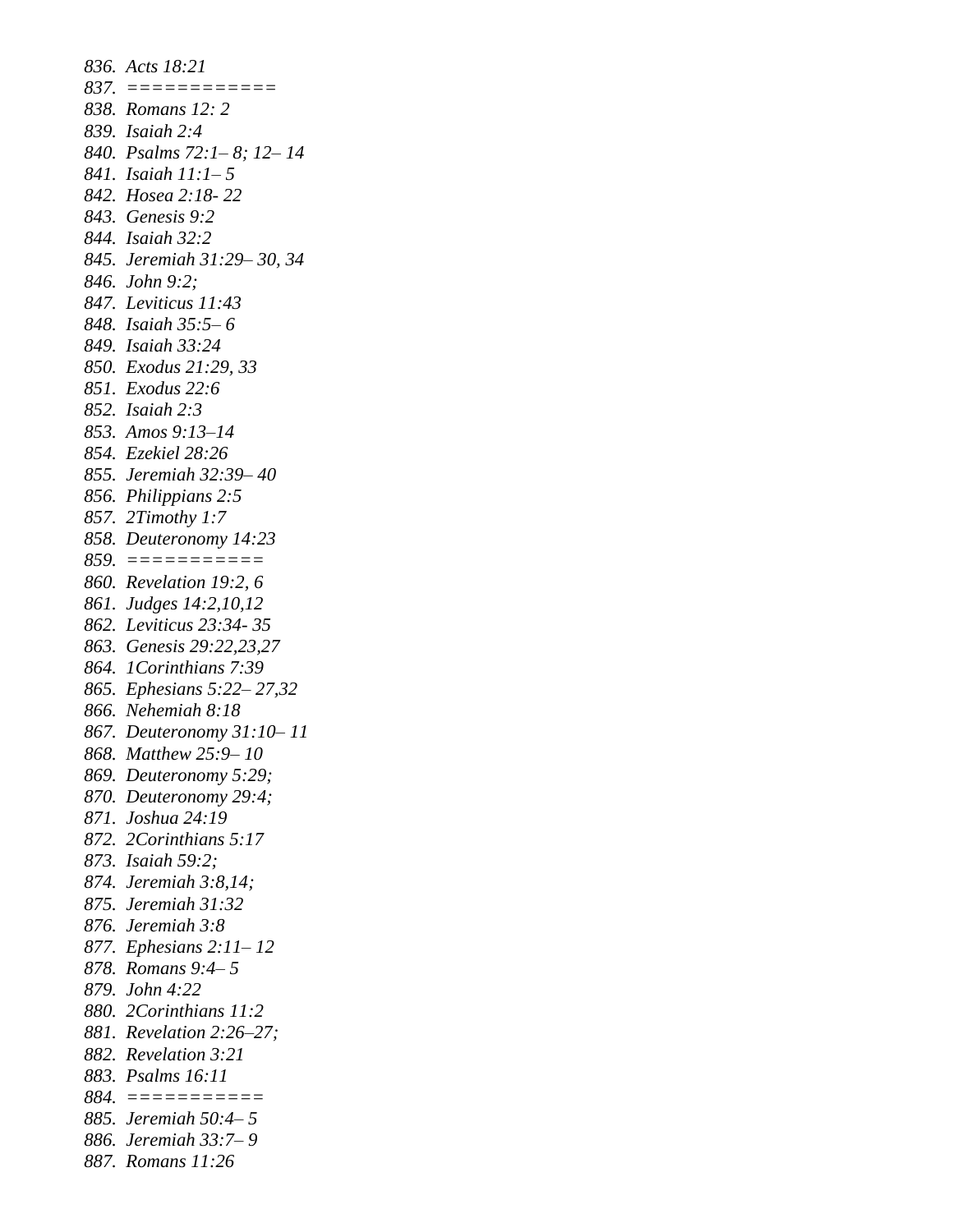*888. Isaiah 62:4– 5 889. Psalm 147:2 890. Deuteronomy 4:5– 6 891. Isaiah 2:3 892. Micah 4:2 893. Isaiah 27:6 894. Genesis 13:16 895. Isaiah 60:22 896. Ezekiel 36:11 897. Deuteronomy 32:8 898. Genesis 13:16 899. Genesis 28:14 900. Isaiah 54:2– 3 901. Isaiah 60:5, 11- 12 902. Isaiah 61:5– 7 903. Isaiah 49:22– 23 904. =========== 905. Leviticus 23:40– 43 906. 1Chronicles 29:15 907. Hebrews 11:9– 10 908. Deuteronomy 8:2 909. Numbers 14:29,33– 34 910. Hebrews 3:16– 19 911. 1Corinthians 10:6 912. 1Peter 2:11 913. Philippians 3:20 914. Hebrews 4:11 915. Corinthians 10:11 916. Isaiah 9:7 917. Matthew 13:31– 32 918. Revelation 21:4 919. ============== 920. 2Peter 1:13 921. James 4:13– 14 922. Ephesians 5:16 923. Ecclesiastes 9:10 924. John 6:27 925. 2Corinthians 5:1- 2, 10 926. 1Peter 2:11 927. Romans 8:23 928. 2Corinthians 5:10 929. Hebrews 11:9– 10 930. Hebrews 13:14 931. =========*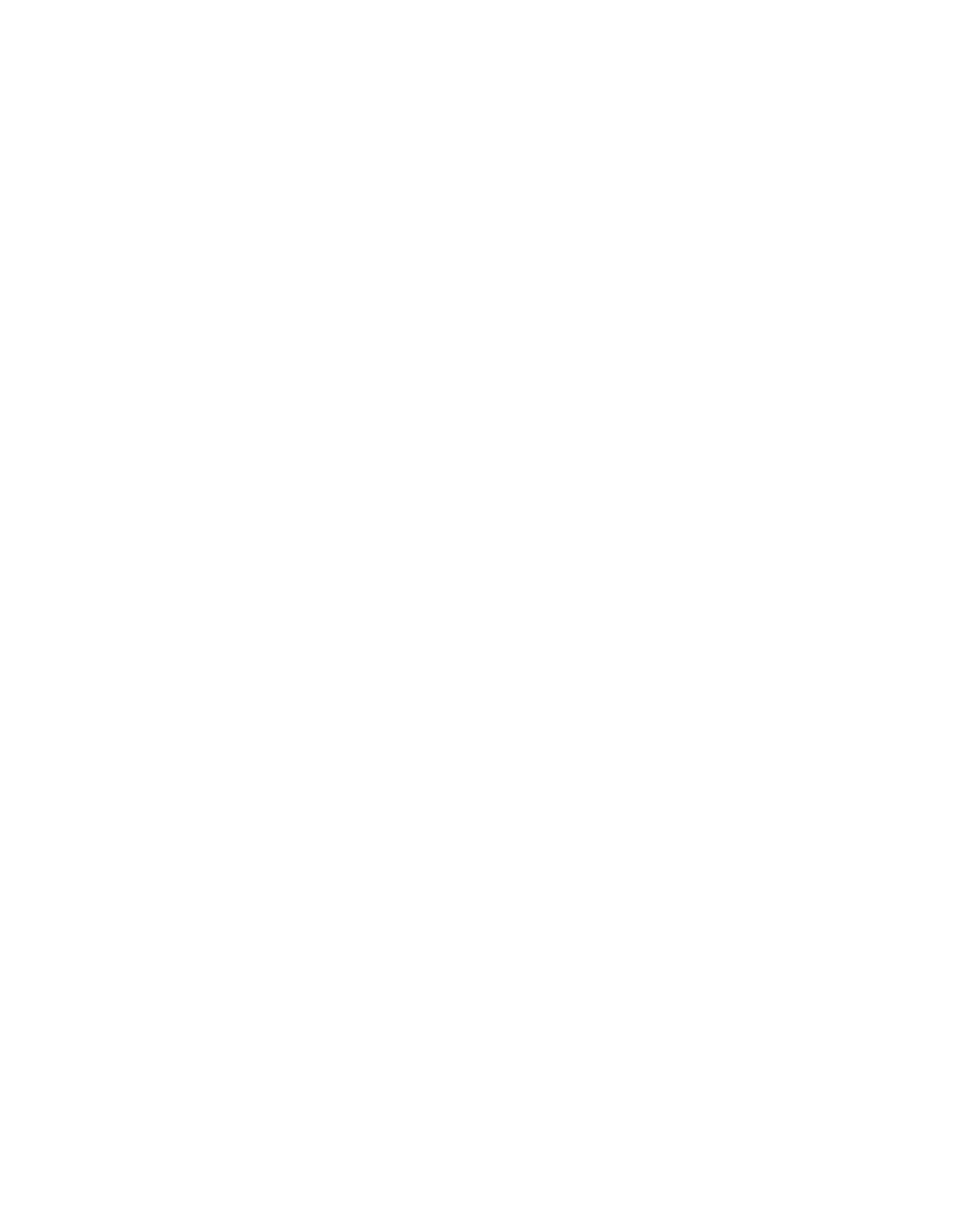## **932. 15-Understanding the Last Great Day**

#### *933. Scriptures used*

*934. Acts 4:12 935. John 14:6 936. 2Peter 3:9 937. 1Timothy 2:4 938. Matthew 13:36– 43 939. Luke 19:12– 27 940. Matthew 25:14– 30 941. John 13:17 942. John 7:2, 8– 10 943. Leviticus 23:34– 36, 39 944. John 7:37 945. John 4:10, 14 946. Matthew 5:6 947. John 11:23– 26 948. John 6:39, 40, 44 949. Isaiah 12:2– 3 950. Isaiah 44:3– 4 951. Isaiah 58:11 952. Exodus 23:14– 17 953. Deuteronomy 16:16 954. 1 Kings 8:65- 66 955. 2Chronicles 7:8– 10 956. Nehemiah 8:14– 18 957. ========= 958. Revelation 19:11– 16 959. Revelation 20:1– 15 960. I Thessalonians 4:13– 17 961. 1Corinthians 15:52– 54 962. Daniel 12:2 963. John 5:29 964. 1John 1:7,10 965. 1John 2:1 966. Luke 8:17 967. Mark 8:35–36 968. 1Thessalonians 2:4 969. 2Timothy 2:12– 13 970. Galatians 5:19– 21 971. 2Peter 2:1 972. Revelation 21:8 973. 1Corinthians 6:9, 10 974. Galatians 5:19- 21 975. Ephesians 5:5– 7 976. =========== 977. John 3:16 978. Matthew 25:31– 32 979. Matthew 11:21– 27*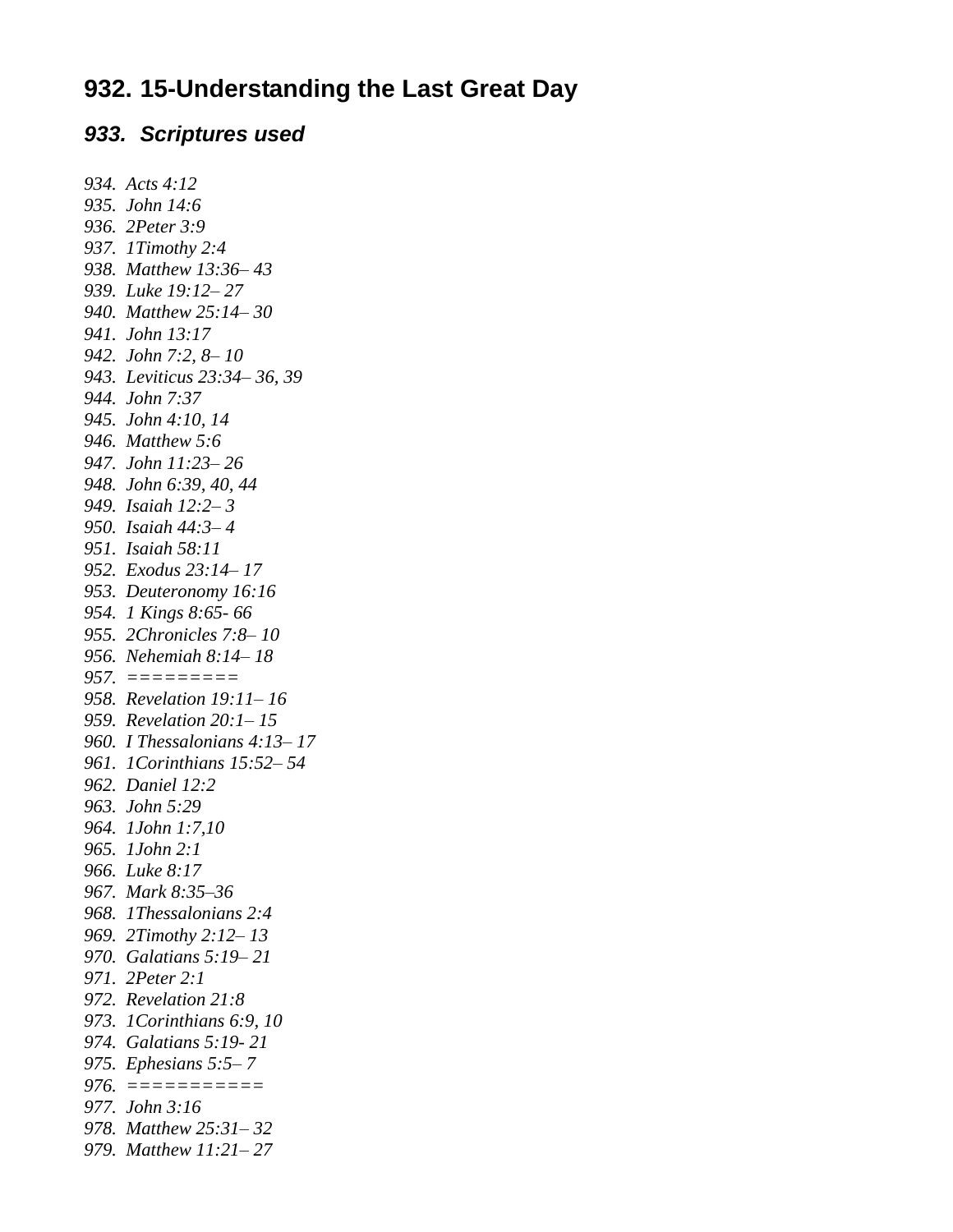*980. Matthew 12:41– 42 981. Ezekiel 37:1– 14 982. John 7:37– 39 983. Ephesians 2:11– 12 984. Ephesians 3:4– 6 985. Acts 17:30 986. Daniel 7:9- 10 987. 1Timothy 2:4 988. 2Peter 3:9- 10 989. Matthew 20:16 990. James 1:18 991. ========== 992. Psalms 9:7 993. 1Corinthians 6:2 994. Acts 10:40– 42 995. John 5:22 996. Luke 18:19 997. Romans 2:6– 11 998. Ecclesiastes 12:13– 14 999. 2Corinthians 5:10 1000. 1Peter 4:17– 18 1001. Romans 8:14 1002. Ezekiel 18:31– 32 1003. =========== 1004. Isaiah 65:17– 25 1005. Malachi 4:3 1006. Luke 18:17 1007. 1Corinthians 15:51– 52 1008. Hebrews 9:27 1009. Psalms 37:22 1010. ============ 1011. Malachi 4:1– 3 1012. 2Peter 3:1- 13 1013. Genesis 6:12– 13,17– 18 1014. Psalms 90:4 1015. Matthew 3:11– 12 1016. Psalms 102:25– 28 1017. Isaiah 51:6; 1018. Hebrews 1:10– 12 1019. =========== 1020. Isaiah 65:17– 19 1021. Revelation 21:1, 5 1022. Mark 13:31 1023. Galatians 4:26 1024. Philippians 3:20 1025. Hebrews 11:10,13,16 1026. Revelation 21:2- 3 1027. Isaiah 52:1 1028. Leviticus 26:11– 12 1029. Jeremiah 31:33 1030. Ezekiel 37:27 1031. Zechariah 14:9*